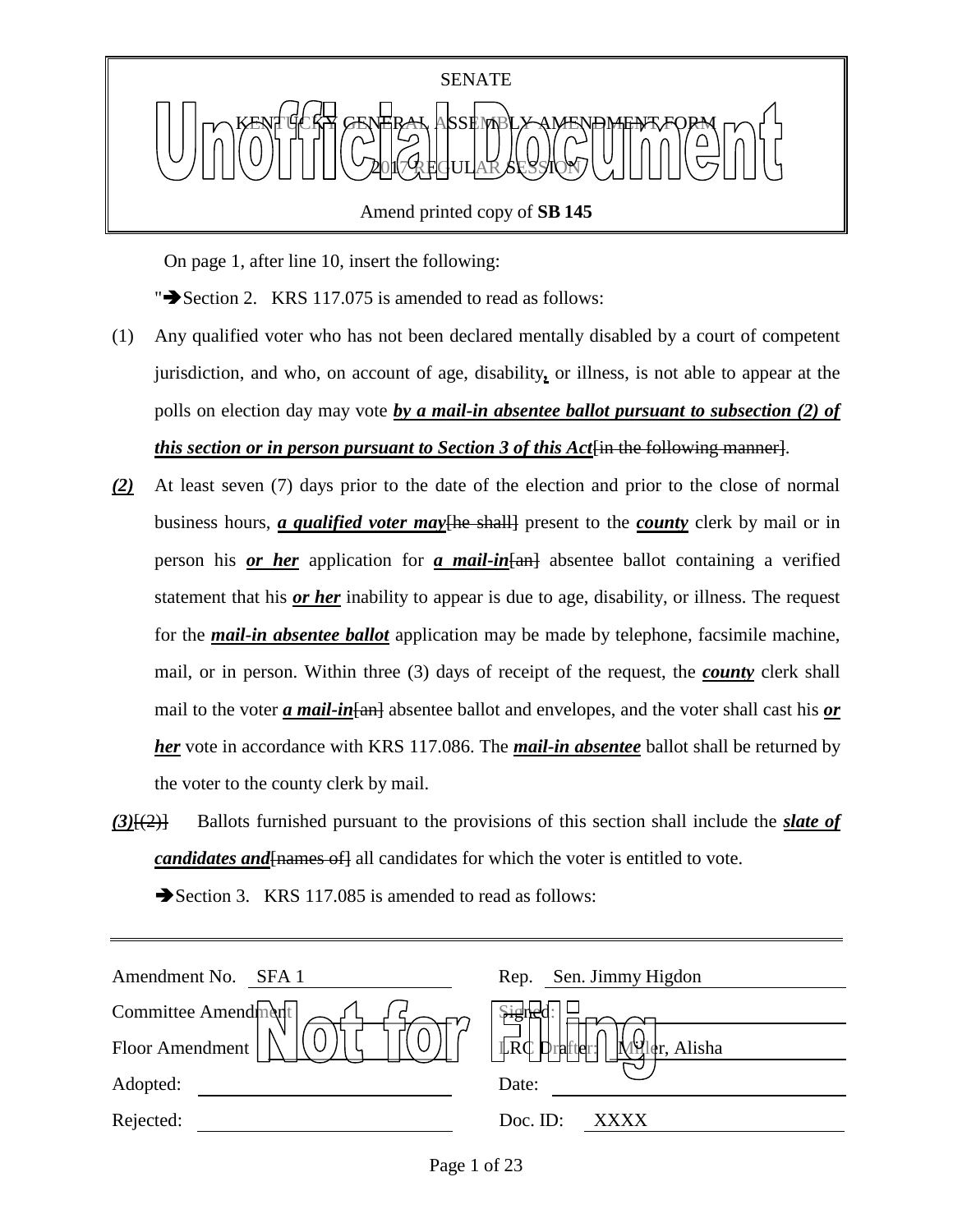

- (1) All requests for an application for  $\alpha$  mail-in  $\frac{1}{\alpha}$  absentee ballot may be transmitted by telephone, facsimile machine, by mail, by electronic mail, or in person. *The county clerk shall transmit all applications for a mail-in absentee ballot* Except as provided in paragraph (b) of this subsection, all applications for an absentee ballot shall be transmitted only] by mail to the voter or in person at the option of the voter, *except as provided in paragraph (b) of this subsection* [except that the county clerk shall hand an application for an absentee ballot to a voter permitted to vote by absentee ballot who appears in person to request the application, or shall mail the application to a voter permitted to vote by absentee ballot who requests the application by telephone, facsimile machine, or mail]. The *mail-in* absentee ballot application may be requested by the voter or the spouse, parents, or children of the voter, but shall be restricted to the use of the voter. Except for qualified voters who apply pursuant to the requirements of KRS 117.075 and 117.077, those who are incarcerated in jail but have yet to be convicted, those who are uniformed-service voters as defined in KRS 117A.010 that are confined to a military base on election day, and persons who qualify under paragraph (a)7. of this subsection, **mail-in** absentee ballots shall not be mailed to a voter's residential address located in the county in which the voter is registered.[ In the case of ballots returned by mail,] The county clerk shall provide *a mail-in*[an] absentee ballot, two (2) official envelopes for returning the *mail-in absentee* ballot, and instructions for voting to a voter who presents a completed application for *a mail-in*[an] absentee ballot as provided in this section and who is properly registered as stated in his or her *mail-in absentee ballot* application.
	- (a) *Qualified voters*[The following voters] may apply to cast their votes by mail-in absentee ballot if the application is received not later than the close of business hours seven (7) days before the election*, and if the voters are*:
		- 1. [Voters ]Permitted to vote by *a mail-in* absentee ballot pursuant to KRS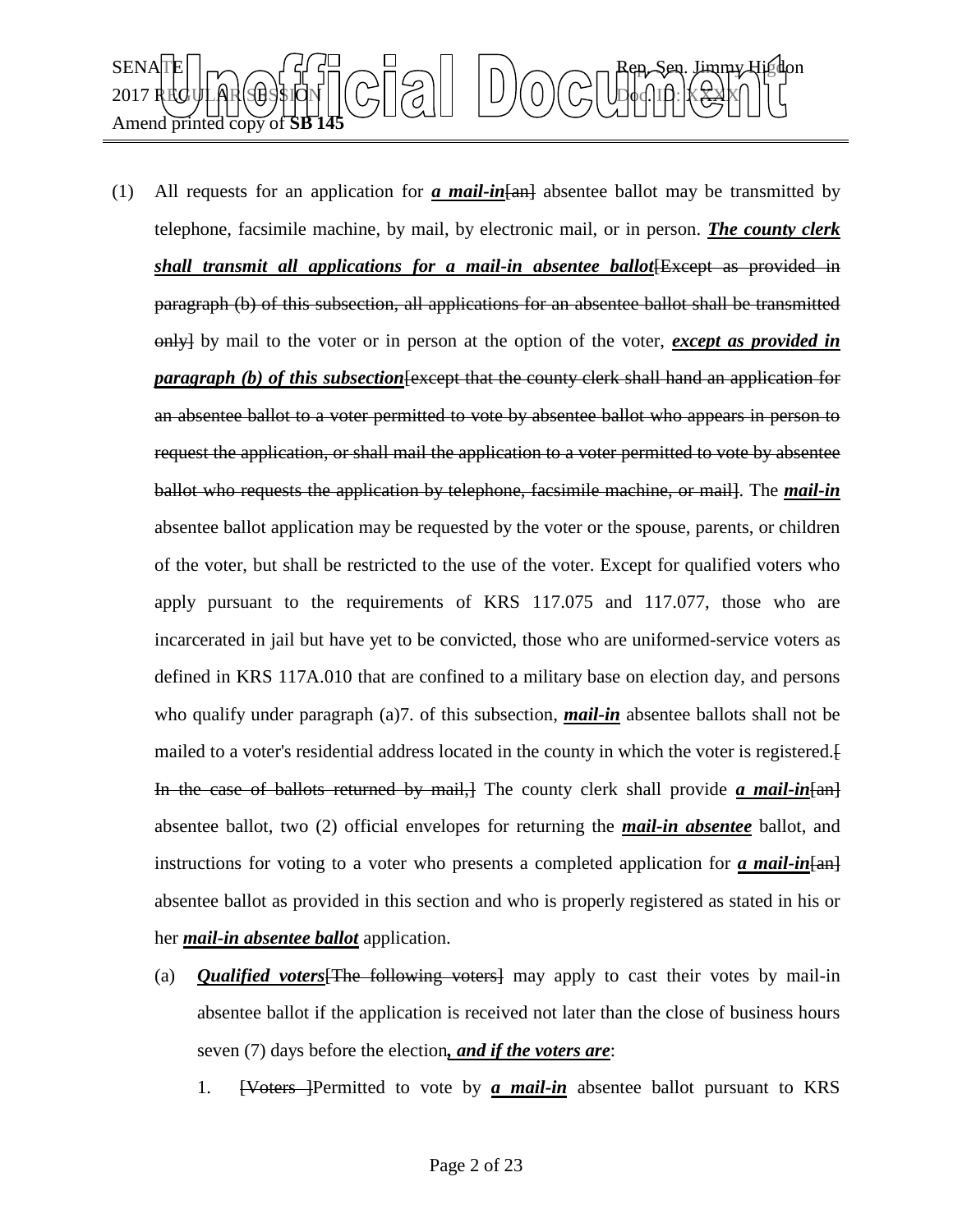

## 117.075;

- 2. <del>[Voters who are ]</del>Residents of Kentucky who are covered voters as defined in KRS 117A.010;
- 3. [Voters who are ]Students who temporarily reside outside the county of *his or her*<sup>[their]</sup> residence;
- 4. **EVoters who are let use** Incarcerated in jail who have been charged with a crime but have not been convicted of the crime;
- 5. *Changing or have changed* [Voters who change ] their place of residence to a different state while the registration books are closed in the new state of residence before an election of electors for President and Vice President of the United States, who shall be permitted to cast *a mail-in* [and absentee ballot for electors for President and Vice President of the United States only;
- 6. [Voters who ]Temporarily *residing*[reside] outside the state but who are still eligible to vote in this state;
- 7. [Voters who are ]Prevented from voting in person at the polls on election day and from casting an *in-person* absentee ballot in person in the county clerk's office on all days *in-person* absentee voting is conducted<del> prior to election day</del> because their employment location requires them to be absent from the county *of his or her residence* all hours and all days *in-person* absentee voting is conducted in the county clerk's office; and
- 8. [Voters who are ]Program participants in the Secretary of State's crime victim address confidentiality protection program as authorized by KRS 14.312.
- (b) Residents of Kentucky who are covered voters as defined in KRS 117A.010 may apply for *a mail-in*[an] absentee ballot by means of the federal post-card application, which may be transmitted to the county clerk's office by mail, by facsimile machine,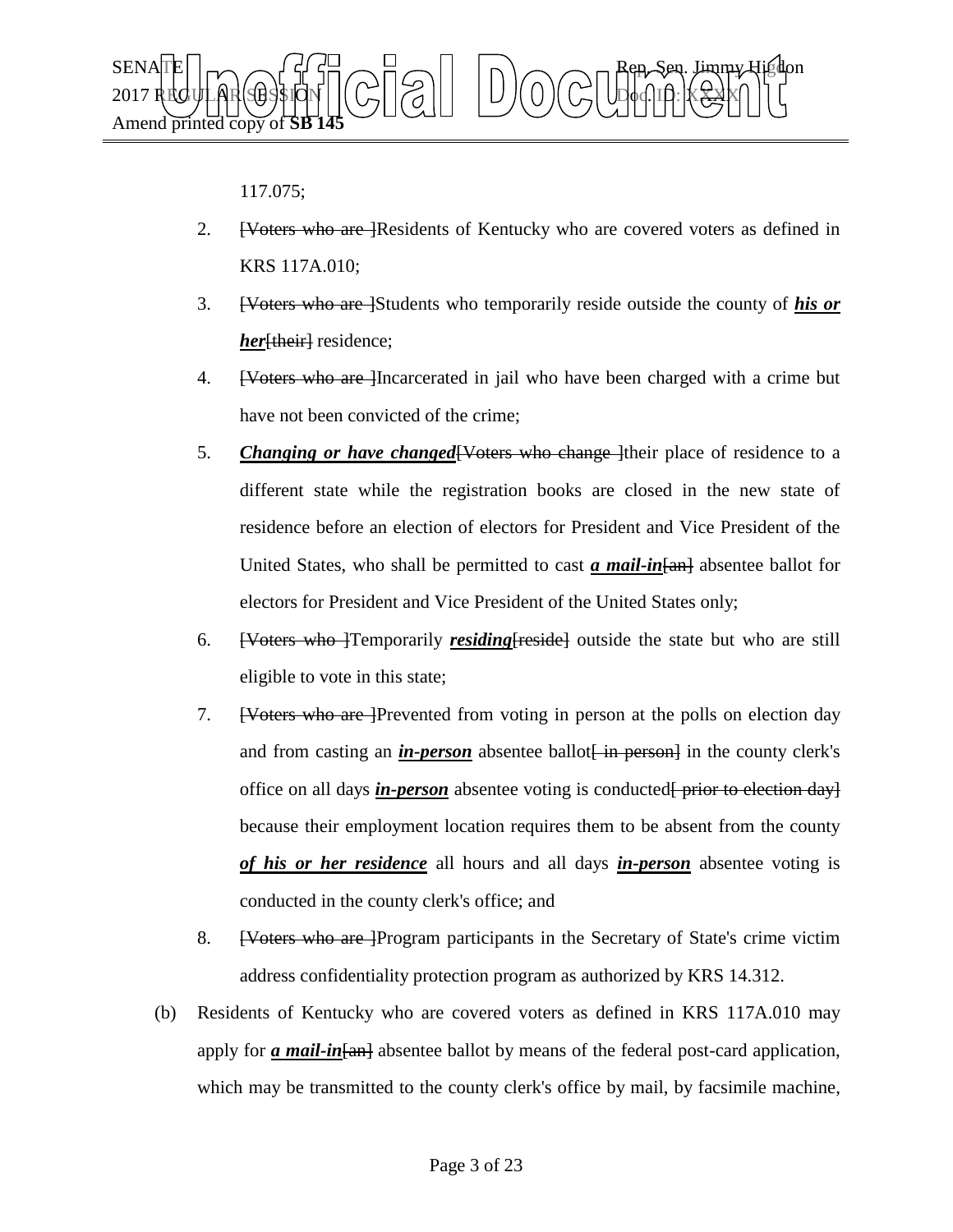

or by means of the electronic transmission system established under KRS 117A.030(4). The *federal post-card* application may be used to register, reregister, and to apply for *a mail-in*<sub>[an]</sub> absentee ballot. If the federal post-card application is received at any time not less than seven (7) days before the election, the county clerk shall affix his or her seal to the application form upon receipt.

- (c) *In-person* absentee voting shall be conducted in the county clerk's office or other place designated by the county board of elections and approved by the State Board of Elections during normal business hours for at least the twelve (12) working days before the election. A county board of elections may permit *in-person* absentee voting to be conducted on a voting machine for a period longer than the twelve (12) working days before the election.
- (d) Any qualified voter in the county *of his or her residence* who is not permitted to vote by *a mail-in* absentee ballot under paragraph (a) of this subsection who will be absent from the county *of his or her residence* on any election day may, at any time during normal business hours on those days *in-person* absentee voting is conducted in the county clerk's office, make application in person to the county clerk to *cast an inperson absentee* vote on a voting machine in the county clerk's office or other place designated by the county board of elections and approved by the State Board of Elections.
- (e) *Qualified*[The following] voters may, at any time during normal business hours on those days *in-person* absentee voting is conducted in the county clerk's office, make application in person to the county clerk to vote on a voting machine in the county clerk's office or other place designated by the county board of elections and approved by the State Board of Elections*, if the voters*:
	- 1. **EV** eters who are residents of Kentucky who are covered voters as defined in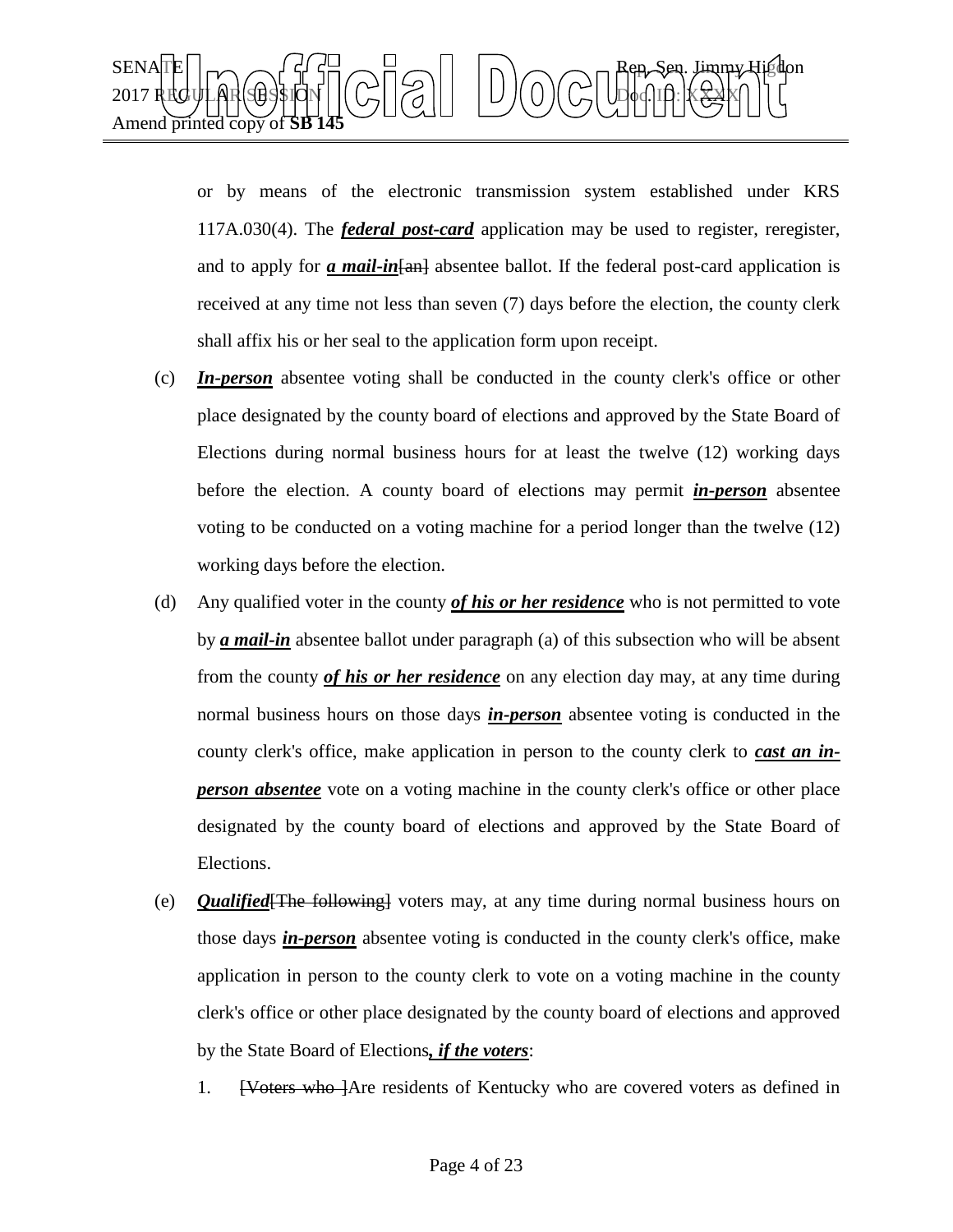

KRS 117A.010, who will be absent from the county *of his or her residence* on any election day;

- 2. [Voters who ]Are students who temporarily reside outside the county of *his or her*<sup>[their]</sup> residence;
- 3. **[Voters who ]**Have surgery scheduled that will require hospitalization on election day, and the spouse of the voter;
- 4. [Voters who ]Temporarily reside outside the state but who are still eligible to vote in this state and who will be absent from the county *of his or her residence* on any election day;
- 5. [Voters who ] Are residents of Kentucky who are uniformed-service voters as defined in KRS 117A.010 confined to a military base on election day and who learn of that confinement within seven (7) days or less of an election and are not eligible for a *mail-in* [paper] absentee ballot under this subsection; [ and]
- 6. *Are in their*[A voter who is a pregnant woman in her] last trimester of pregnancy at the time *they wish*[she wishes] to vote under this paragraph. The application form for a voter under this subparagraph shall be prescribed by the State Board of Elections, which shall contain the woman's sworn statement that she is in fact in her last trimester of pregnancy at the time she wishes to vote*; or*
- *7. Have not been declared mentally disabled by a court of competent jurisdiction, and who, on account of age, disability, or illness, are not able to appear at the polls on election day*.
- (f) Voters who change their place of residence to a different state while the registration books are closed in the new state of residence before a presidential election shall be permitted to cast an *in-person* absentee ballot for President and Vice President only, by making application in person to the county clerk to vote on a voting machine in the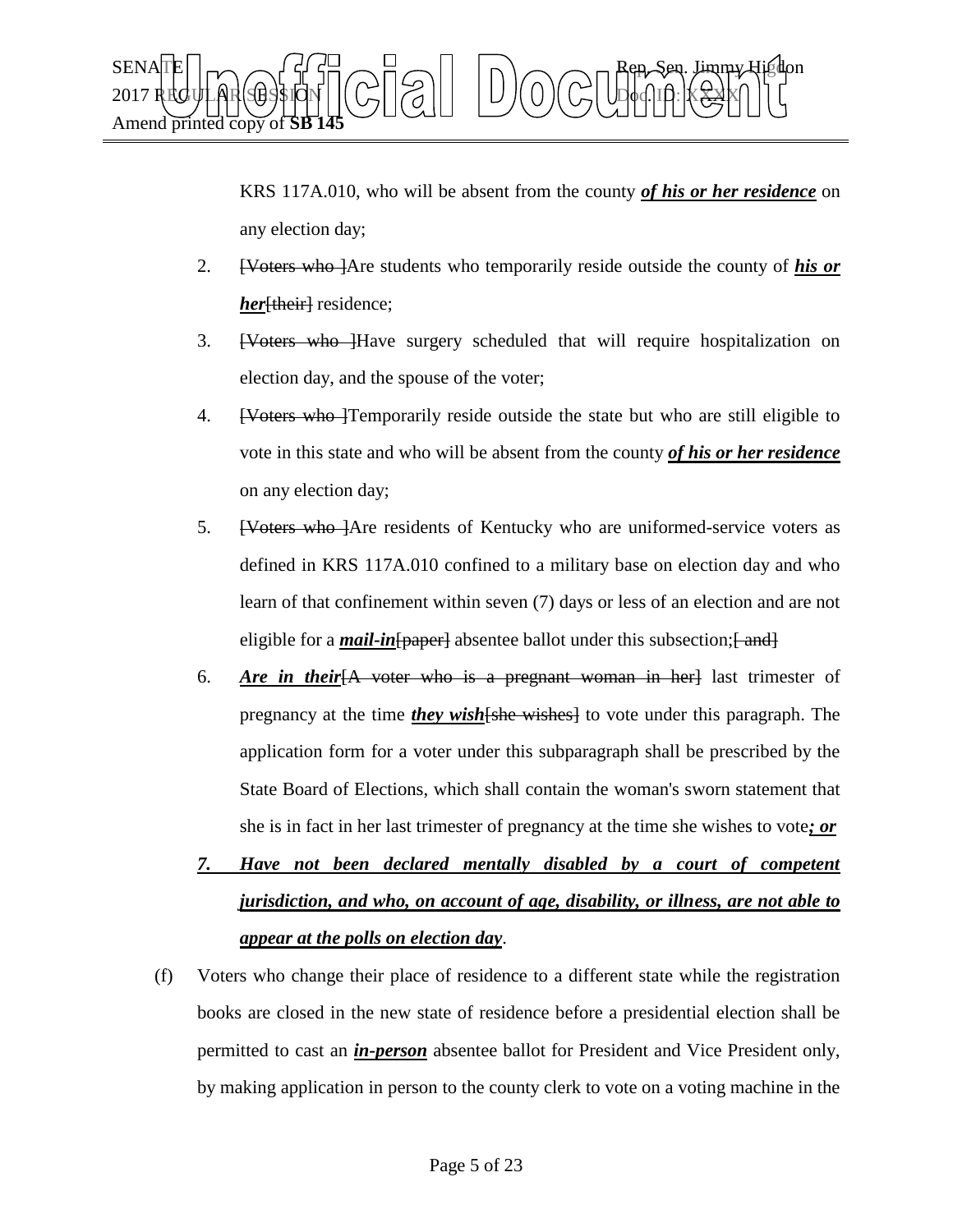

county clerk's office or other place designated by the county board of elections and approved by the State Board of Elections*, up to the close of normal business hours on the day before the election*.

- (g) Any member of the county board of elections, any precinct election officer appointed to serve in a precinct other than that in which he or she is registered, any alternate precinct election officer, any deputy county clerk, any staff for the State Board of Elections, and any staff for the county board of elections may vote on a voting machine in the county clerk's office or other place designated by the county board of elections, and approved by the State Board of Elections, up to the close of normal business hours on the day before the election. The application form for those persons shall be prescribed by the State Board of Elections and, in the case of application by precinct election officers, shall contain a verification of appointment signed by a member of the county board of elections. If an alternate precinct election officer or a precinct election officer appointed to serve in a precinct other than that in which he or she is registered receives his or her appointment while *in-person* absentee voting is being conducted in the county, *the*[such] officer may vote on a voting machine in the county clerk's office or other place designated by the county board of elections, and approved by the State Board of Elections, up to the close of normal business hours on the day before the election. *Precinct election officers'*[In case of such voters, the] verification of appointment shall also contain the date of appointment. The applications shall be restricted to the use of the voter only.
- (h) The members of the county board of elections or their designees who provide equal representation of both political parties may serve as precinct election officers, without compensation, for all *in-person* absentee voting performed on a voting machine in the county clerk's office or other place designated by the county board of elections and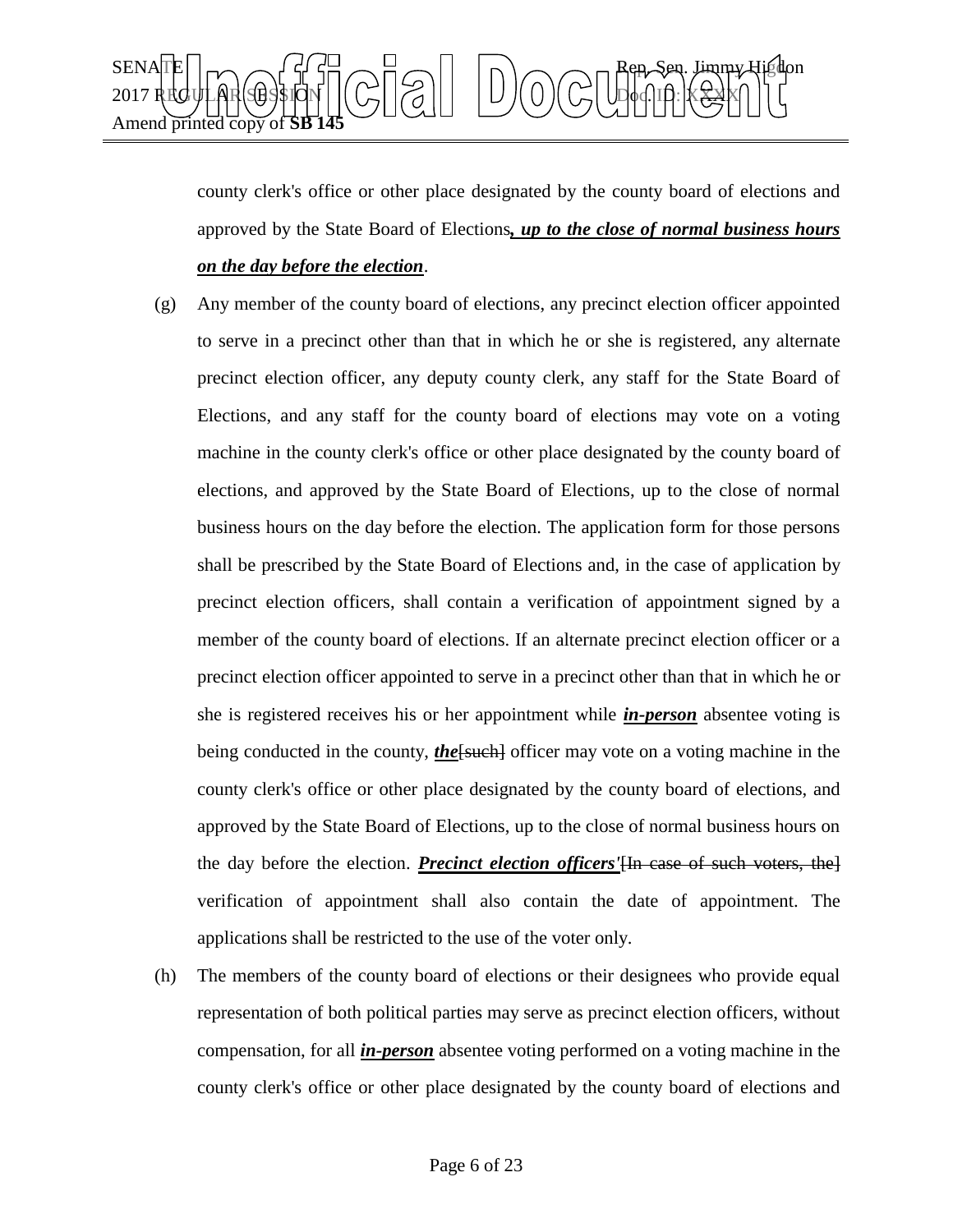

approved by the State Board of Elections. If the members of the county board of elections or their designees serve as precinct election officers for the *in-person* absentee voting, they shall perform the same duties and exercise the same authority as precinct election officers who serve on the day of an election. If the members of the county board of elections or their designees do not serve as precinct election officers for *in-person* [the] absentee voting, the county clerk or deputy county clerks shall supervise the *in-person* absentee voting.

- (i) Any individual qualified to appoint challengers for the day of an election may also appoint challengers to observe all *in-person* absentee voting performed at the county clerk's office or other place designated by the county board of elections, and approved by the State Board of Elections, and those challengers may exercise the same privileges as challengers appointed for observing voting on the day of an election at a regular polling place.
- (2) The *county* clerk shall type the name of the voter permitted to vote by *mail-in* absentee ballot on the *mail-in absentee ballot* application form for that person's use and no other. The **mail-in** absentee ballot application form shall be in the form prescribed by the State Board of Elections, shall bear the seal of the county clerk, and shall contain the following information: name, residential address, precinct, party affiliation, statement of the reason the person cannot vote in person on election day, statement of where the voter shall be on election day, statement of compliance with residency requirements for voting in the precinct, and the voter's mailing address for *a mail-in*[an] absentee ballot. The *mail-in absentee ballot application* form shall be verified and signed by the voter. A notice of the actual penalty provisions in KRS 117.995(2) and (5) shall be printed on the *mail-in absentee ballot application form*[application].
- (3) If the county clerk finds that the voter is properly registered as stated in his or her *mail-in*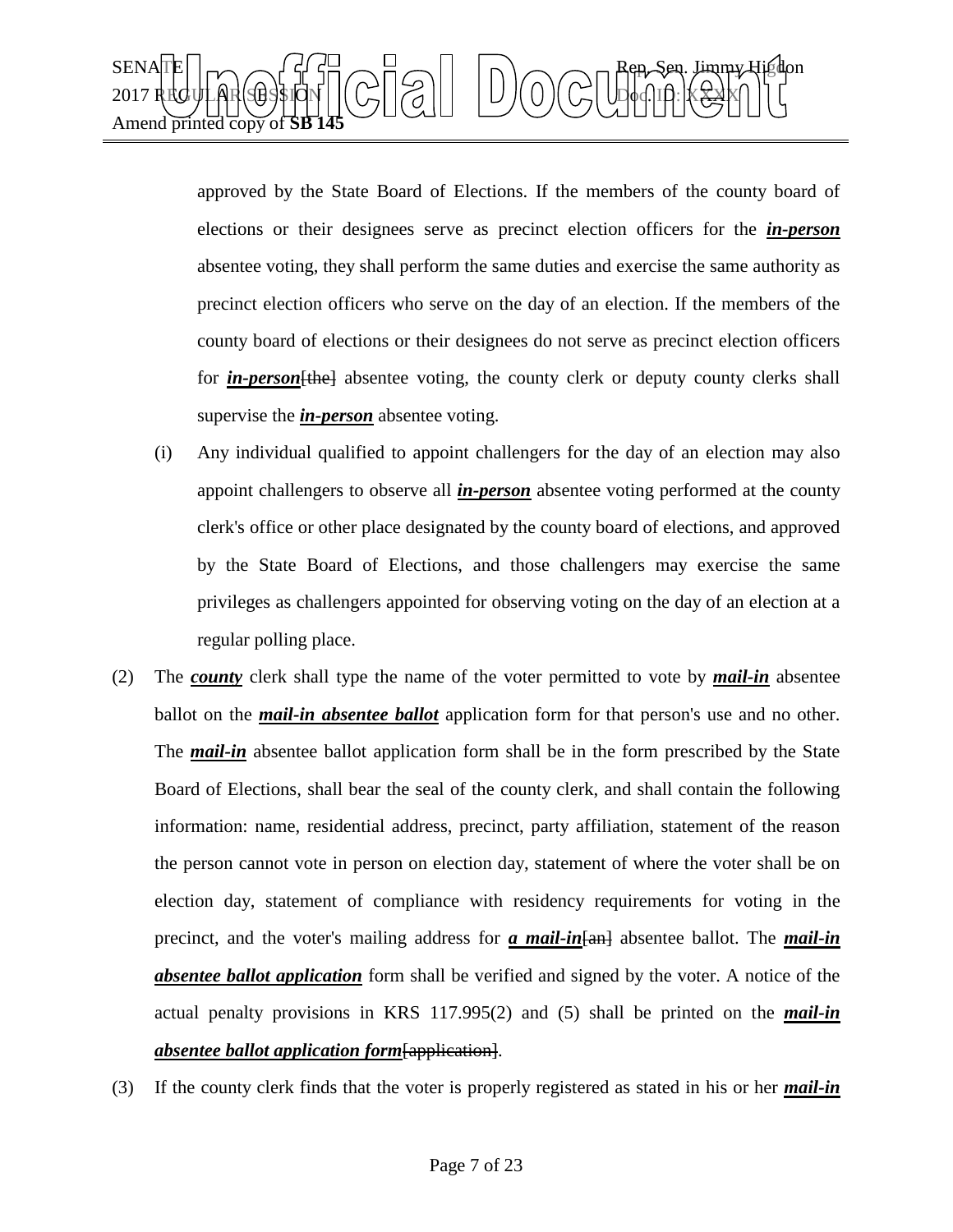

*absentee ballot application form*[application] and qualifies to receive *a mail-in*[an] absentee ballot by mail, he or she shall mail to the voter *a mail-in* [and absentee ballot, two (2) official envelopes for returning the *mail-in absentee* ballot, and instructions for voting. The county clerk shall complete a postal form for a certificate of mailing for *mail-in absentee* ballots mailed within the fifty (50) states, and it shall be stamped by the postal service when the *mail-in absentee* ballots are mailed. *A mail-in*[An] absentee ballot may be transmitted by facsimile machine or by the electronic transmission system established under KRS 117A.030(4) to a covered voter as defined in KRS 117A.010. The covered voter shall be notified of the options for transmittal of the *mail-in* absentee ballot, and the *mail-in* absentee ballot shall be transmitted by the method chosen for receipt by the resident of Kentucky who is a covered voter.

- (4) *Mail-in* absentee ballots which are requested prior to the printing of the *mail-in absentee* ballots shall be mailed or otherwise transmitted as provided in subsection (3) of this section by the county clerk to the voter within three (3) days of the receipt of the printed ballots*.*[; and *Mail-in* absentee ballots which are requested *after* [subsequent to ] the receipt of the ballots by the county clerk shall be mailed or otherwise transmitted as provided in subsection (3) of this section to the voter within three (3) days of the receipt of the request.
- (5) The *county* clerk shall cause *mail-in absentee* ballots to be printed fifty (50) days prior to each primary or regular election, and forty-five (45) days prior to a special election.
- (6) The outer envelope shall bear the words "Absentee Ballot" and the address and official title of the county clerk and shall provide space for the voter's signature, voting address, precinct number, and signatures of two (2) witnesses if the voter signs the form with the use of a mark instead of the voter's signature. A detachable flap on the inner envelope shall provide space for the voter's signature, voting address, precinct number, signatures of two (2) witnesses if the voter signs the form with the use of a mark instead of the voter's signature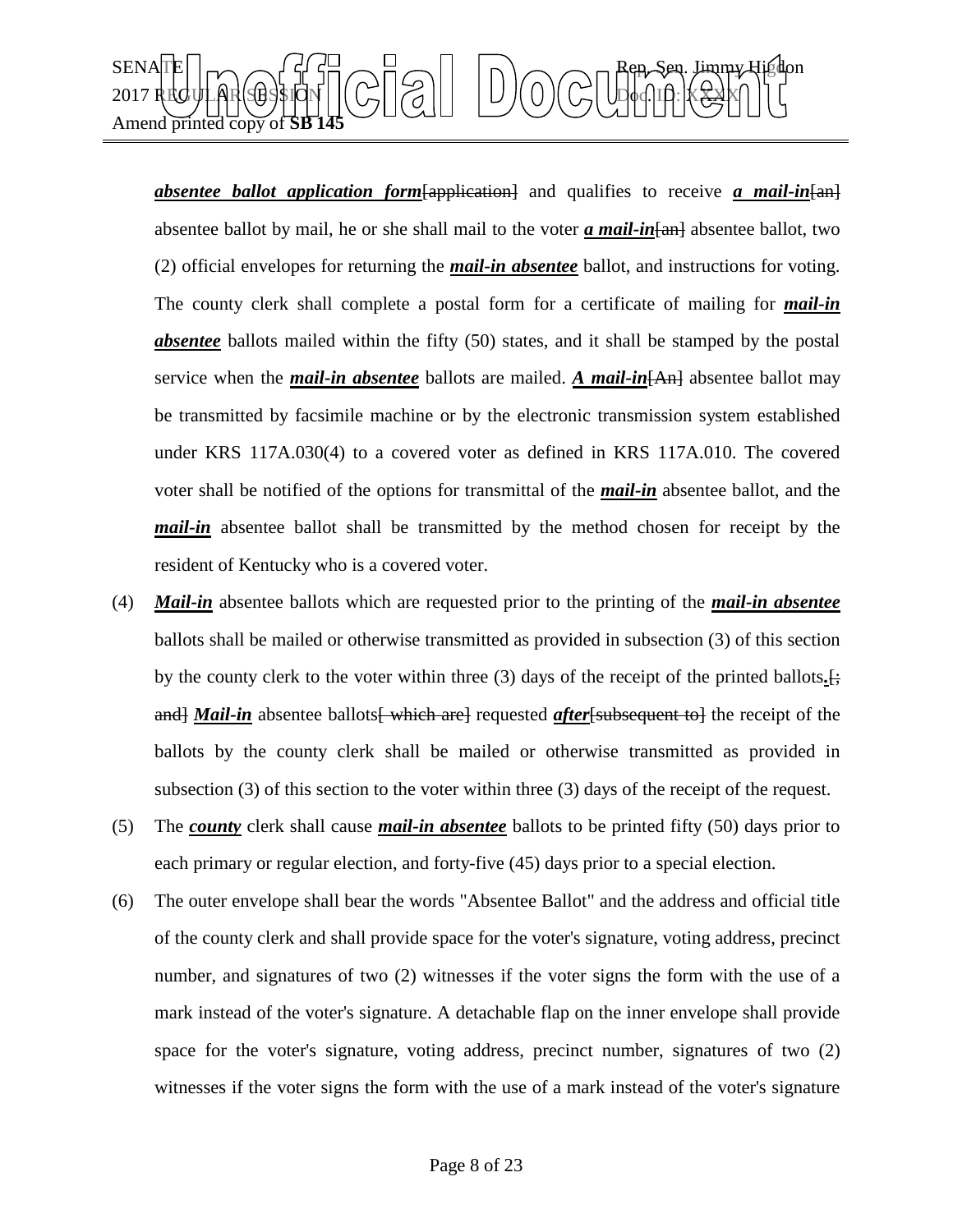

and notice of penalty provided in KRS 117.995(5). The *county* clerk shall type the voter's address and precinct number in the upper left hand corner of the outer envelope and of the detachable flap on the inner envelope immediately below the blank space for the voter's signature. The inner envelope shall be blank. The *county* clerk shall retain the *mail-in*  **ballot application form** [application] and the postal form required by subsection (3) of this section for twenty-two (22) months after the election.

- (7) Any person who has received *a mail-in*[an] absentee ballot by mail but who knows at least seven (7) days before the date of the election that he or she will be in *his or her county of residence*[the county] on election day and who has not voted pursuant to the provisions of KRS 117.086 shall cancel his or her *mail-in* absentee ballot and vote in person. The voter shall return the *mail-in* absentee ballot to the county clerk's office no later than seven (7) days prior to the date of the election. Upon the return of the *mail-in* absentee ballot, the *county* clerk shall mark on the outer envelope of the sealed ballot or the unmarked ballot the words "Canceled because voter appeared to vote in person." Sealed envelopes so marked shall not be opened. The *county* clerk shall remove the voter's name from the list of persons who were sent *mail-in* absentee ballots, and the voter may vote in the precinct in which he or she is properly registered.
- (8) Any voter qualified for a mail-in absentee ballot who does not receive a requested mail-in **absentee** ballot within a reasonable amount of time shall contact the county clerk, who shall reissue a second *mail-in absentee* ballot. The county clerk shall keep a record of the *mail-in* absentee ballots issued and returned by mail, and the *in-person* absentee voting that is performed on the voting machine in the county clerk's office or other place designated by the county board of elections and approved by the State Board of Elections, to verify that only the first voted ballot to be returned by the voter is counted. Upon the return of any ballot after the first ballot is returned, the *county* clerk shall mark on the outer envelope of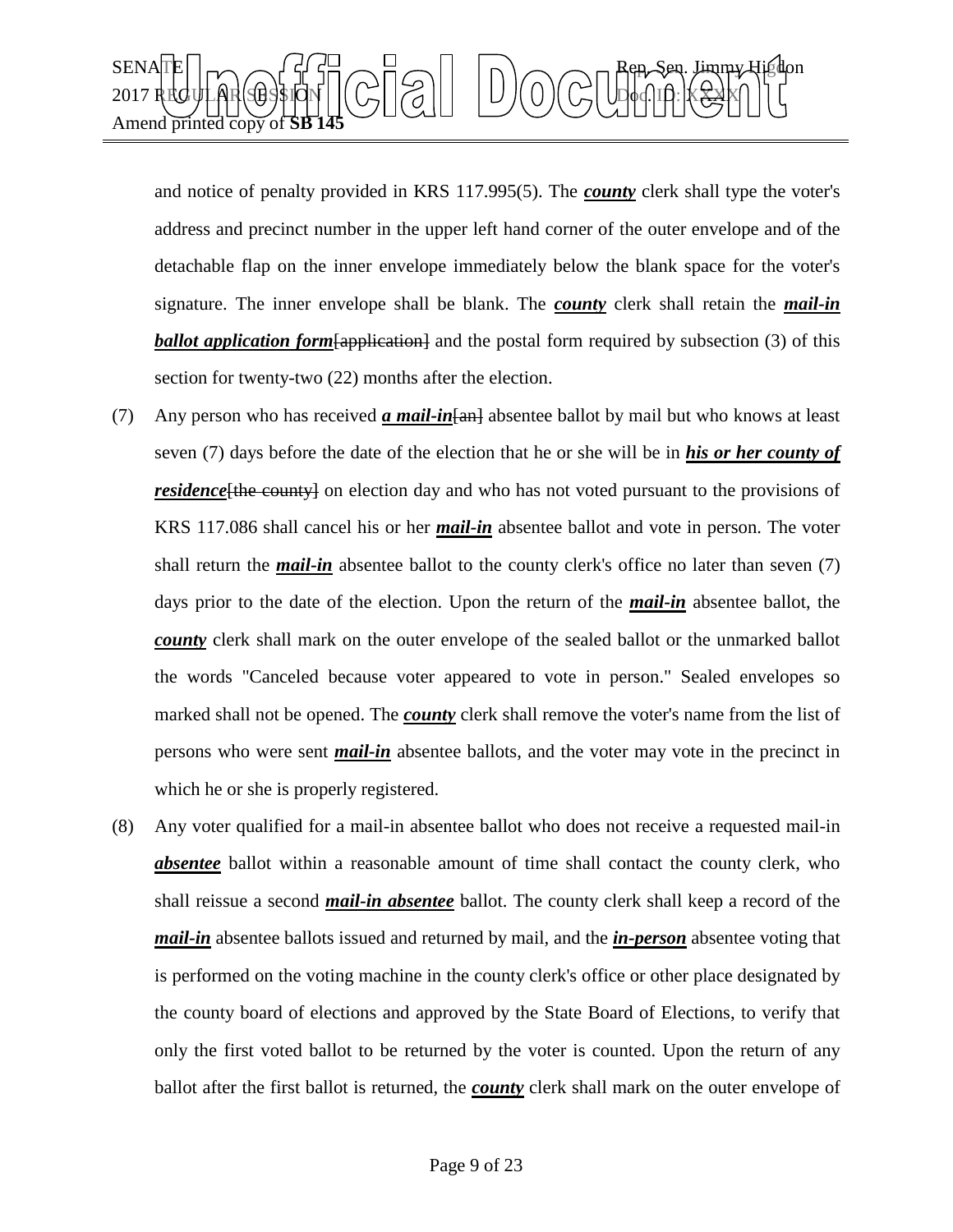

the sealed ballot the words "Canceled because ballot reissued."

- (9) Any covered voter as defined in KRS 117A.010 who has received *a mail-in*[an] absentee ballot but who knows that he or she will be in the county on election day and who has not voted pursuant to the provisions of KRS 117.086 shall cancel his or her *mail-in* absentee ballot and vote in person. The voter shall return the *mail-in* absentee ballot to the county clerk's office on or before election day. Upon the return of the *mail-in* absentee ballot, the *county* clerk shall mark on the outer envelope of the sealed *mail-in absentee* ballot or the unmarked *mail-in absentee* ballot the words "Canceled because voter appeared to vote in person." Sealed envelopes so marked shall not be opened. If the covered voter is unable to return the *mail-in* absentee ballot to the county clerk's office on or before election day, at the time he or she votes in person, he or she shall sign a written oath as to his or her qualifications on the form prescribed by the State Board of Elections pursuant to KRS 117.245. The *county* clerk shall remove the voter's name from the list of persons who were sent *mail-in* absentee ballots, provide the voter with written authorization to vote at the precinct, and the voter may vote in the precinct in which he or she is properly registered.
- (10) Notwithstanding the provisions of the Kentucky Open Records Act, KRS 61.870 to 61.884, the information contained in an application for *a mail-in*[an] absentee ballot shall not be made public until after the close of business hours on the election day for which the application applies. This subsection shall not prohibit at any time the disclosure, upon request, of the total number of applications for *mail-in* absentee ballots that have been filed, or the disclosure to the Secretary of State or the State Board of Elections, if requested or if otherwise required by law, of any information in an application for  $\alpha$  mail-in  $\{\alpha n\}$ absentee ballot.

Section 4. KRS 242.020 is amended to read as follows:

(1) A petition for *a local option*[an] election shall be signed by a number of constitutionally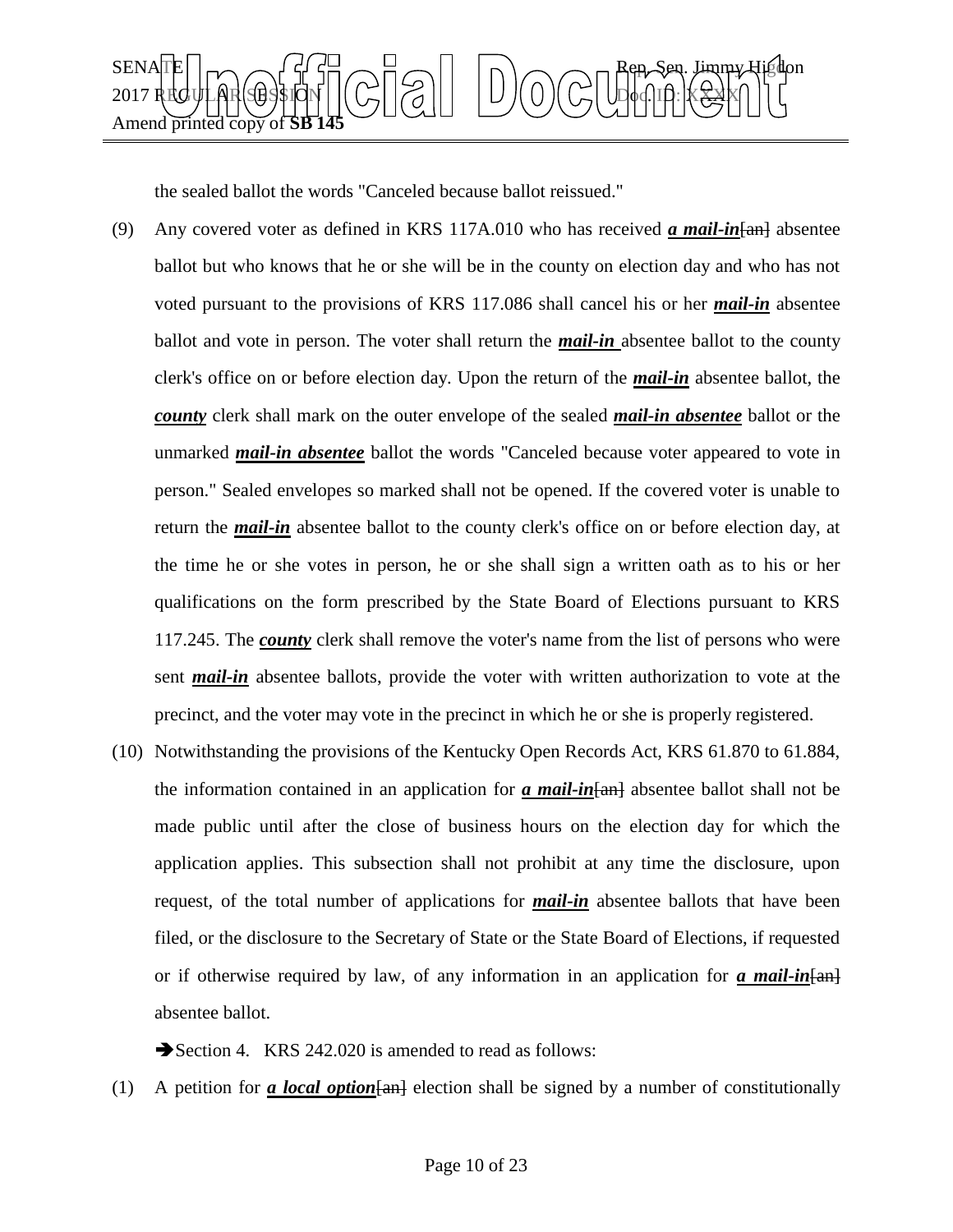

qualified voters of the territory to be affected, equal to twenty-five percent  $(25%)$  of the votes cast in the territory at the last preceding *regular* [general] election. The petition *for a local option election* may consist of one (1) or more separate units, and shall be filed with the county clerk. *Once the petition for a local option election has been filed with the county clerk, the petition shall not be added to.*

- (2) The petition for *a local option* election, in addition to the *signature and legibly printed* name of the voter, shall *also* state<del>[ also]</del> the voter's residence address, *year*[date] of birth, and the *actual* [correct] date *when the voter signed his or her name* [upon which the voter's name was signed.
- (3) No signer may withdraw his or her name or have it taken from the petition *for a local option election* after the petition has been filed. If the name of any person has been placed on the petition for *a local option* election without that person's authority, the person may appear before the county judge/executive before the *local option* election is ordered and upon proof that the person's name was placed on the petition *for a local option election* without his or her authority, the person's name *and the personal information required in subsection (2) of this section,* may be eliminated by an order of the county judge/executive. When the person's name *and the personal information required in subsection (2) of this section* has been eliminated *from a petition for a local option election*, he or she shall not be counted as a petitioner.
- (4) A petition *for*[seeking] a local option election under this section shall state "We the undersigned registered voters hereby petition for an election on the following question: 'Are you in favor of the sale of alcoholic beverages in (name of territory)?'". No petition for a *local option election* [referendum] shall be circulated for more than six (6) months prior to its filing.
- (5) After a petition for *a local option* election has been filed *in conformity with this section*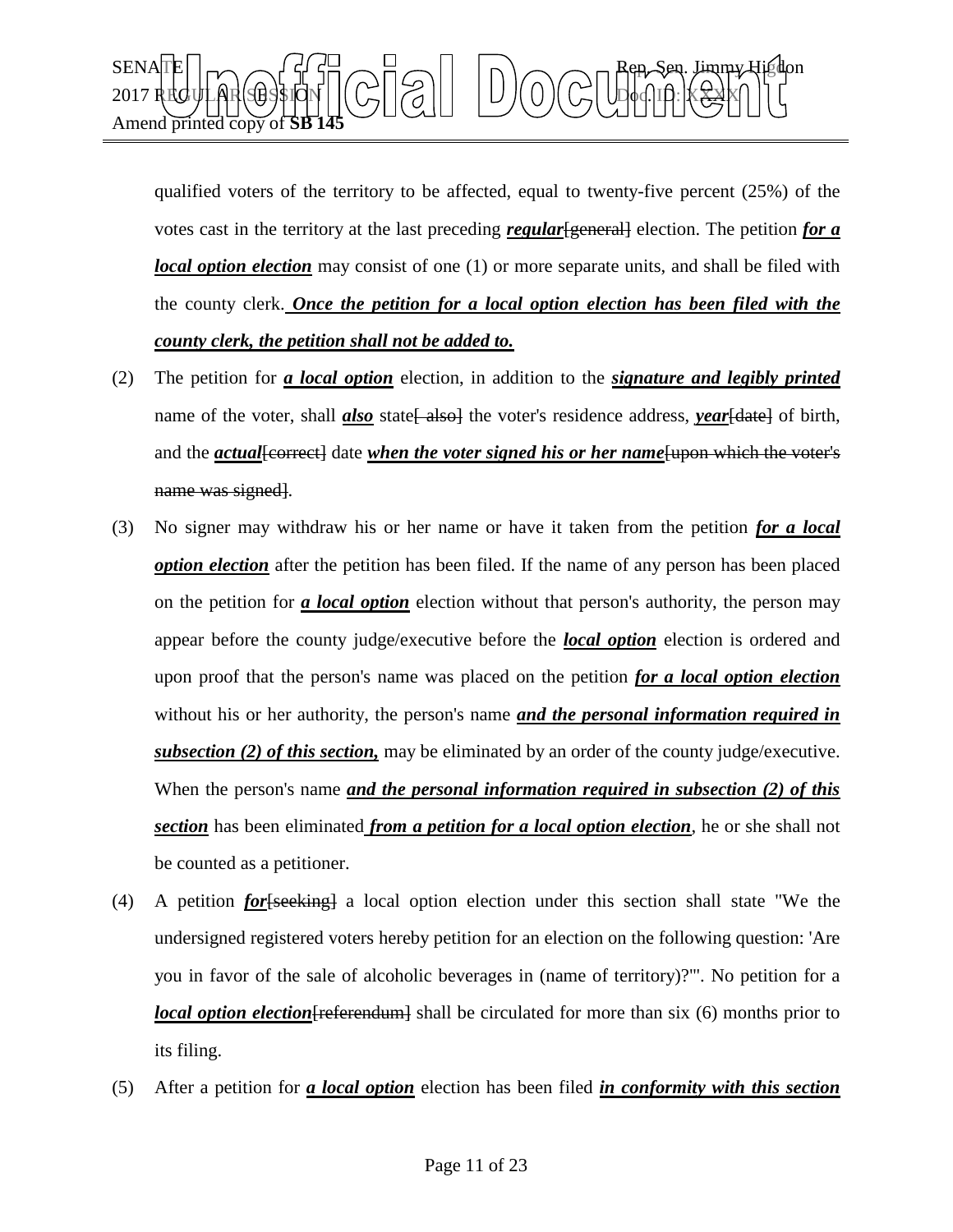

*and Sections 5 and 6 of this Act*, the county judge/executive shall make an order on the order book of the court directing *that the question on the local option petition shall be placed on the ballot for the next primary or regular election*  $\frac{1}{\tan \theta}$  election to be held in that territory].

(6) Substantial compliance with the wording designated under this chapter for a particular type of petition *for a local option election* is sufficient to validate the actual wording of the petition.

Section 5. KRS 242.030 is amended to read as follows:

- $[(1)$  The date of the local option election may be stated in the petition for election. If the date is not stated, it shall be designated by the county judge/executive.
- (2) The local option election shall be held not earlier than sixty (60) nor later than ninety (90) days after the date the petition is filed with the county clerk.]
- *(1)*[(3)] The local option election shall<del>[ not]</del> be held on the same day that a primary or *regular*[general] election is held in the territory<sup>[</sup> or any part of the territory, nor within thirty (30) days next preceding or following a regular political election].
- *(2)*[(4)] A local option election in any territory less than the county shall  $\overline{[not]}$  be held on the same day on which an election for the entire county is held<del>[, except as approved in KRS</del> 242.125].
- *(3)*[(5)] No local option election shall be held in the same territory more than once in every three (3) years.
- *(4) In order for the local option election to be held on the day fixed by law for holding a primary, the petition for a local option election shall be filed no earlier than the first Wednesday after the first Monday in November of the year preceding the day on which the primary is to be held, and not later than the last Tuesday in January preceding the day fixed by law for holding the primary.*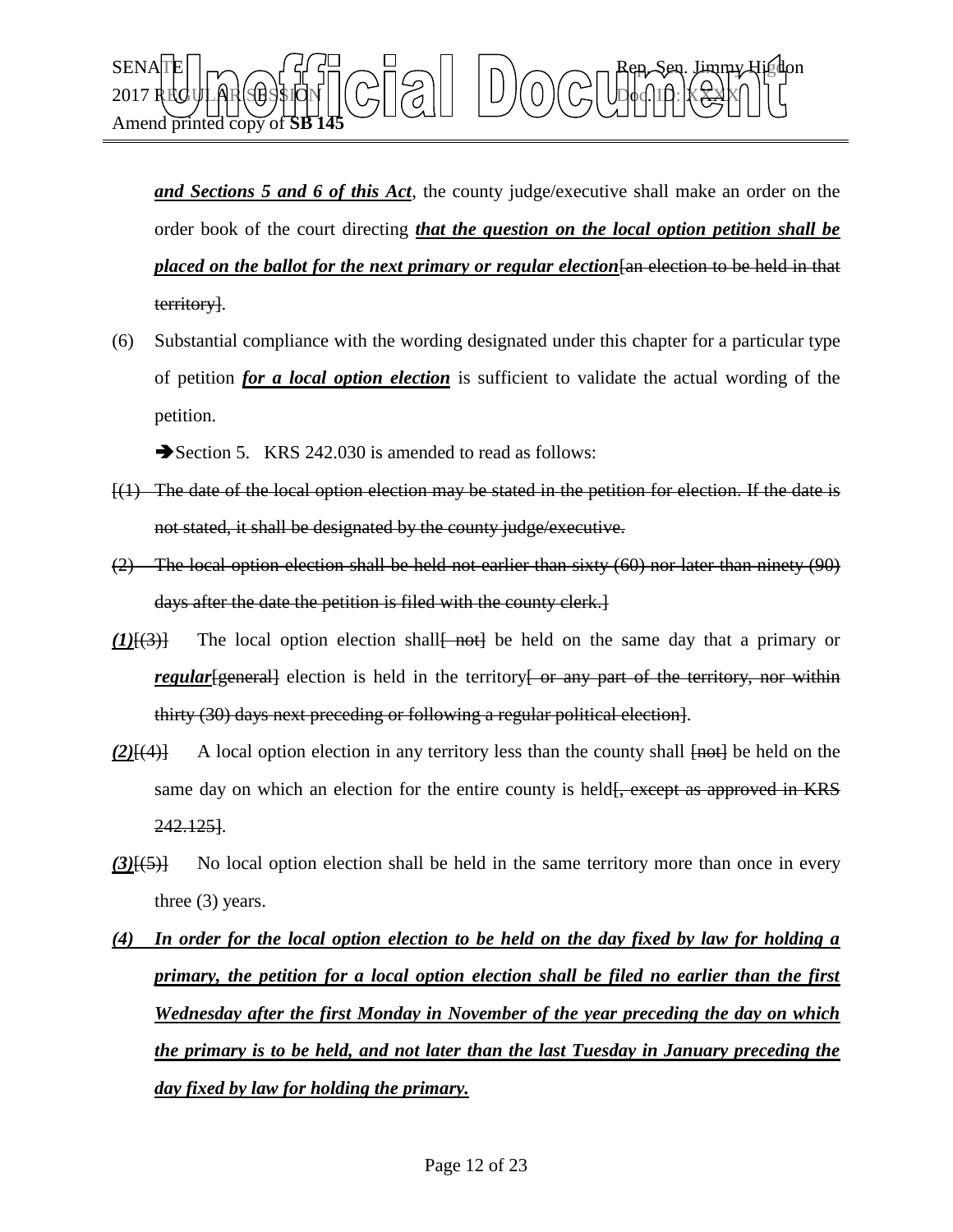

## *(5) In order for the local option election to be held on the day fixed by law for a regular election, the petition for a local option election shall be filed not later than the second Tuesday in August preceding the day fixed by law for holding the regular election.*

Section 6. KRS 242.040 is amended to read as follows:

Within five (5) days after the county judge/executive orders *that the question on the local option petition be placed on the ballot for the next primary or regular*  $\frac{1}{2}$  election, the county clerk shall give<del>[to]</del> the sheriff a certified copy of the order. The sheriff shall have the order published pursuant to KRS Chapter 424 in the county *not later than two (2) weeks before the local option election*.[ When the election is ordered for the entire county, the sheriff shall also advertise the order by written or printed handbills posted at not less than five (5) conspicuous places in each precinct of the county for two (2) weeks before the election, and, when the election is ordered held in a city, district or precinct, at five  $(5)$  conspicuous places in each precinct therein for the same length of time. The sheriff shall report in writing to the county judge/executive that the notices have been published and posted.]

Section 7. KRS 242.1242 is amended to read as follows:

- (1) (a) To promote economic development and tourism in any dry or moist county*, urbancounty, charter county, consolidated local government, unified local government,* or city in which a qualified historic site is located, a local option election for the limited sales of alcoholic beverages by the drink may be held in the precinct of the county where the qualified historic site is located, notwithstanding any other provision of the Kentucky Revised Statutes.
	- (b) A petition *for*[seeking] a local option election under this section shall state "We the undersigned registered voters hereby petition for an election under this section on the following question: 'Are you in favor of the sale of alcoholic beverages by the drink at qualified historic sites in (name of precinct)?'".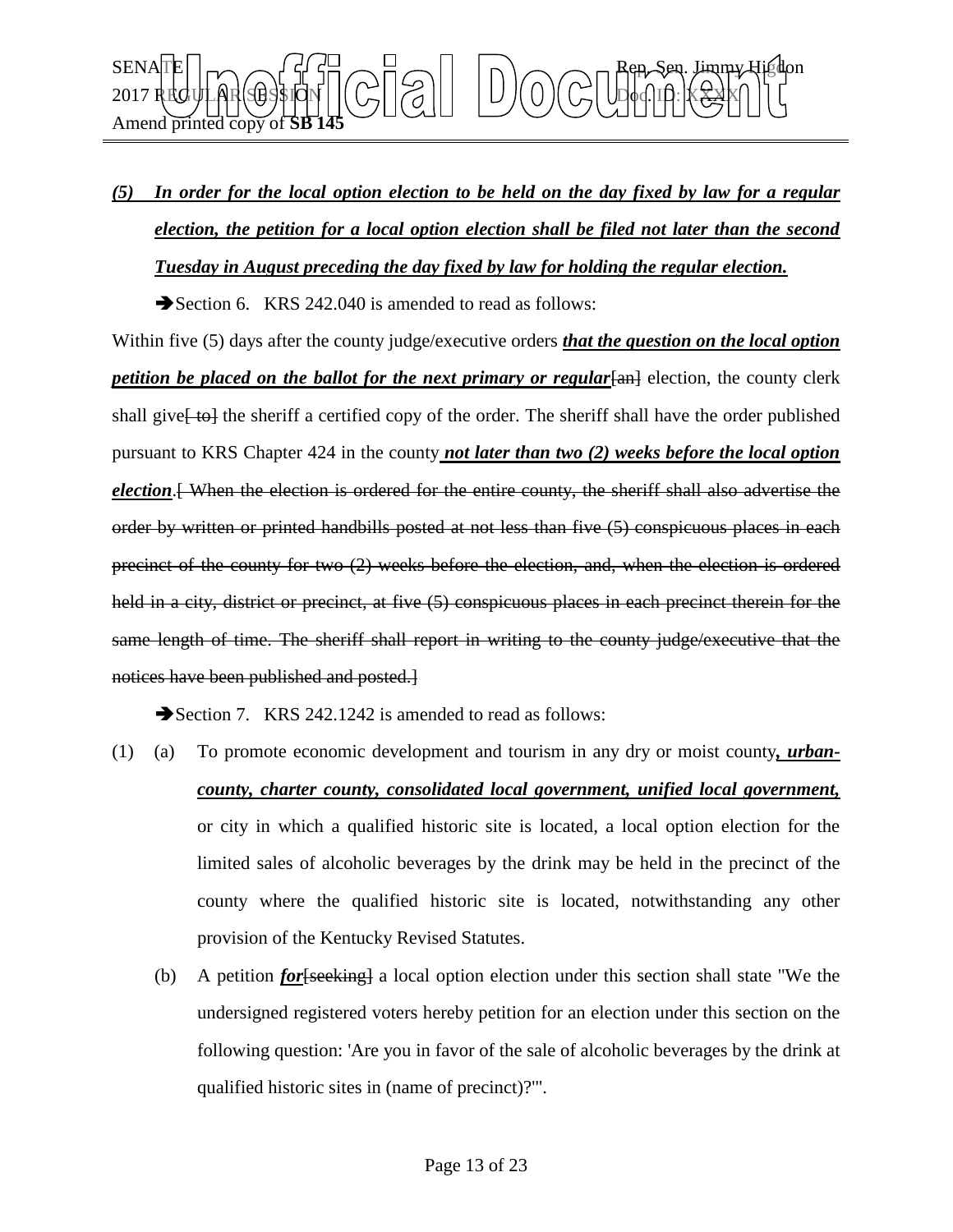

(2) A local option election for the limited sale of alcoholic beverages by the drink held under subsection (1) of this section shall be conducted in the same manner as specified in KRS 242.020*,*[;] 242.030*,*[(1), (2), and (5);] 242.040*,*[;] and 242.060 to 242.120. The form of the *question* [proposition] to be voted upon shall be "Are you in favor of the sale of alcoholic beverages by the drink at qualified historic sites in the (name of precinct)?".

Section 8. KRS 242.1244 is amended to read as follows:

- (1) (a) In order to promote economic development and tourism, other provisions of the Kentucky Revised Statutes notwithstanding, a dry or moist *eity* or county, *urbancounty, charter county, consolidated local government, unified local government, or city* may, by petition in accordance with KRS 242.020, hold a local option election on the sale of alcoholic beverages by the drink at restaurants and dining facilities that seat a minimum of fifty (50) persons and derive a minimum of seventy percent (70%) of their gross receipts from the sale of food if alcoholic beverages are purchased in conjunction with a meal. A petition *for* [seeking] a local option election under this subsection shall state "We the undersigned registered voters hereby petition for an election on the following question: 'Are you in favor of the sale of alcoholic beverages by the drink at restaurants and dining facilities with a seating capacity of at least fifty (50) persons and which derive at least seventy percent (70%) of their gross receipts from the sale of food if the alcoholic beverage is purchased in conjunction with a meal?'".
	- (b) The *local option* election shall be held in accordance with KRS  $242.030\{(1), (2),$  and (5)], 242.040, and 242.060 to 242.120, and the *question*[proposition] on the ballot shall state "Are you in favor of the sale of alcoholic beverages by the drink in (name of *county, urban-county, charter county, consolidated local government, unified local government, or* city[ or county]) at restaurants and dining facilities with a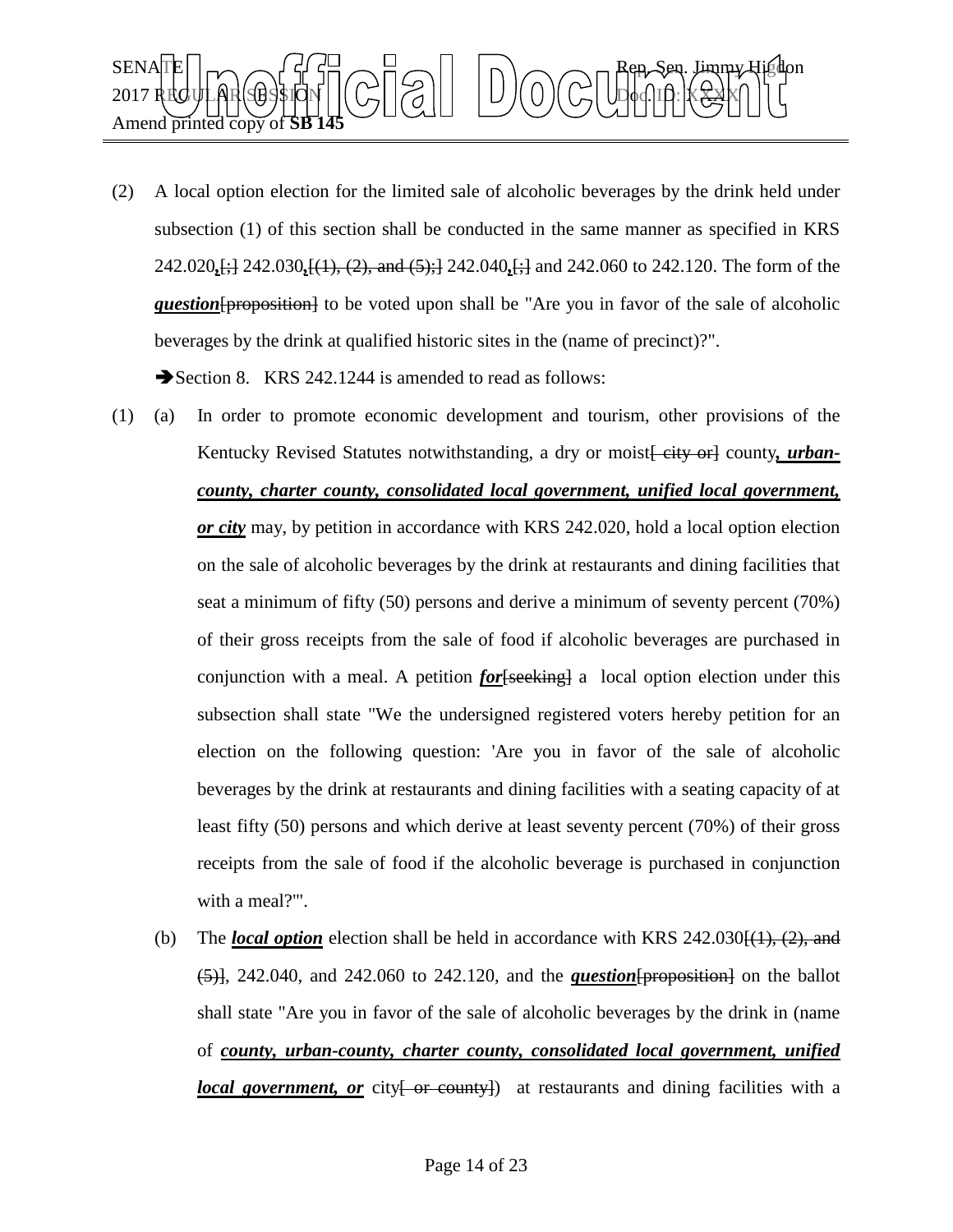

seating capacity of at least fifty (50) persons and which derive at least seventy percent (70%) of their gross receipts from the sale of food if the alcoholic beverage is purchased in conjunction with a meal?". If the majority of the votes in *a local option*  $\overline{tan}$  election held pursuant to this subsection are "Yes," licenses may be issued to qualified restaurants and dining facilities, and the licensees may be regulated and taxed in accordance with KRS 243.072.

- (2) (a) In order to promote economic development and tourism, other provisions of the Kentucky Revised Statutes notwithstanding, a dry or moist *eity* or county, *urbancounty, charter county, consolidated local government, unified local government, or city* may, by petition in accordance with KRS 242.020, hold a local option election on the sale of alcoholic beverages by the drink at restaurants and dining facilities which seat a minimum of one hundred (100) persons and derive a minimum of seventy percent (70%) of their gross receipts from the sale of food.
	- (b) A petition *for*[seeking] a local option election under this subsection shall state "We the undersigned registered voters hereby petition for an election on the following question: 'Are you in favor of the sale of alcoholic beverages by the drink in (name of *county, urban-county, charter county, consolidated local government, unified local government, or* city { or county}) at restaurants and dining facilities with a seating capacity of at least one hundred (100) persons and which derive at least seventy percent (70%) of their gross receipts from the sale of food?'".
	- (c) The *local option* election shall be held in accordance with KRS  $242.030\{(1), (2),$  and  $(5)$ , 242.040, and 242.060 to 242.120, and the *question* [proposition] on the ballot shall state "Are you in favor of the sale of alcoholic beverages by the drink in (name of *county, urban-county, charter county, consolidated local government, unified local government, or* city { or county}) at restaurants and dining facilities with a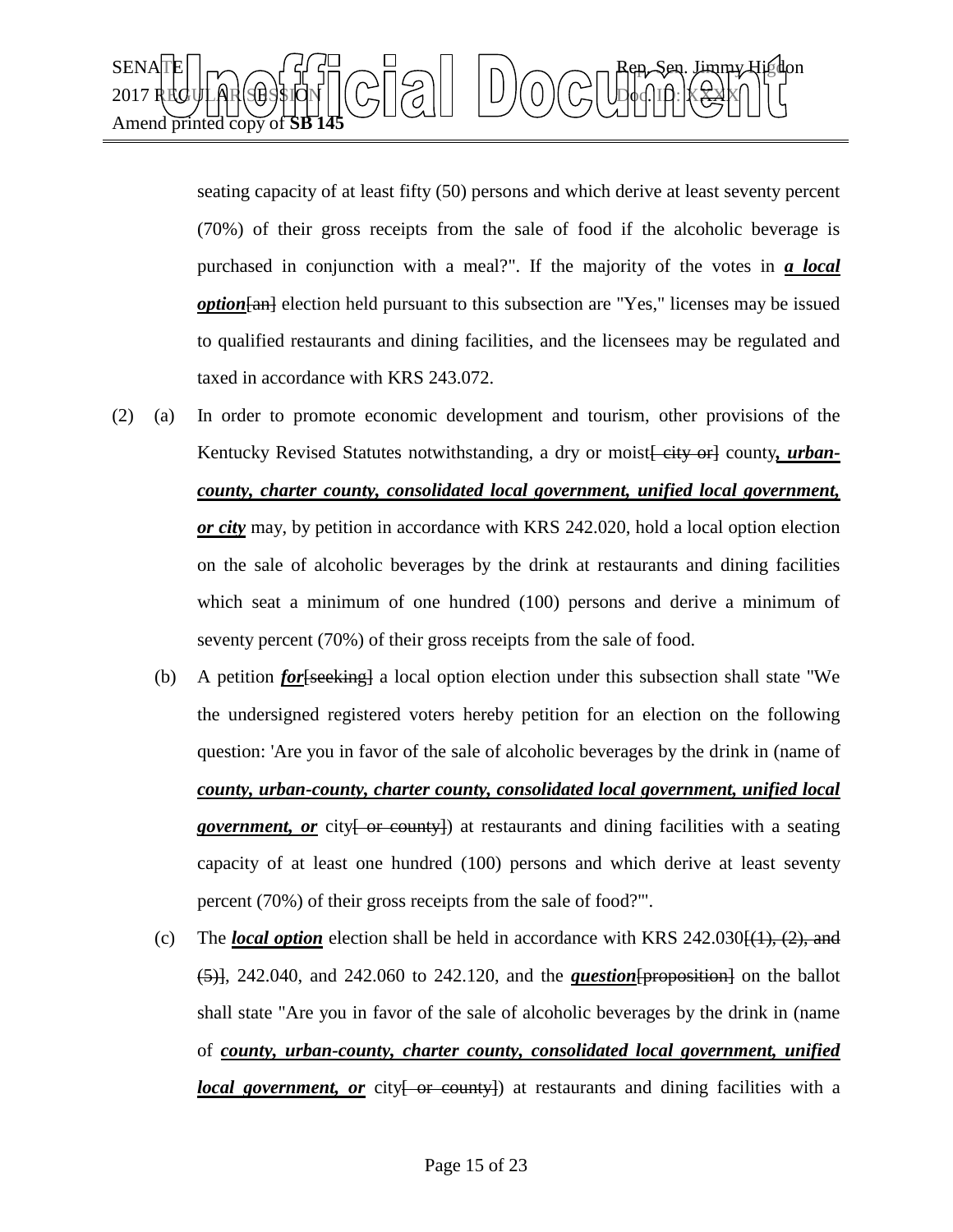

seating capacity of at least one hundred (100) persons and which derive at least seventy percent (70%) of their gross receipts from the sale of food?". If the majority of the votes in *local option*[an] election held pursuant to this subsection are "Yes," licenses may be issued to qualified restaurants and dining facilities and the licensees may be regulated and taxed in accordance with KRS 243.072.

(3) A *petition for a* local option *election*[proposition] under subsection (1) of this section is a separate *petition for a local option election*[proposition than a local option proposition] held under subsection (2) of this section, so that a separate limited local option election is required for sales under each subsection. A territory may, by separate limited local option elections, simultaneously allow alcoholic beverage sales under subsections (1) and (2) of this section. A territory may also hold a limited local option election to allow alcoholic beverage sales under either subsection (1) or (2) of this section without authorizing alcoholic beverage sales under the other subsection.

Section 9. KRS 242.022 is amended to read as follows:

- (1) (a) To promote economic development and tourism in any dry or moist county*, urbancounty, charter county, consolidated local government, unified local government,* or city in which a state park is located, a local option election for the limited sales of alcoholic beverages by the drink may be held in a *county, urban-county, charter county, consolidated local government, unified local government, or* city for county] precinct where the state park's qualifying lodge or golf course is located, notwithstanding any other provision of the Kentucky Revised Statutes.
	- (b) A petition *for*[seeking] a local option election under this section shall state "We the undersigned registered voters hereby petition for an election under KRS 242.022 on the following question: 'Are you in favor of the sale of alcoholic beverages by the drink at the state park located in (name of precinct)?'".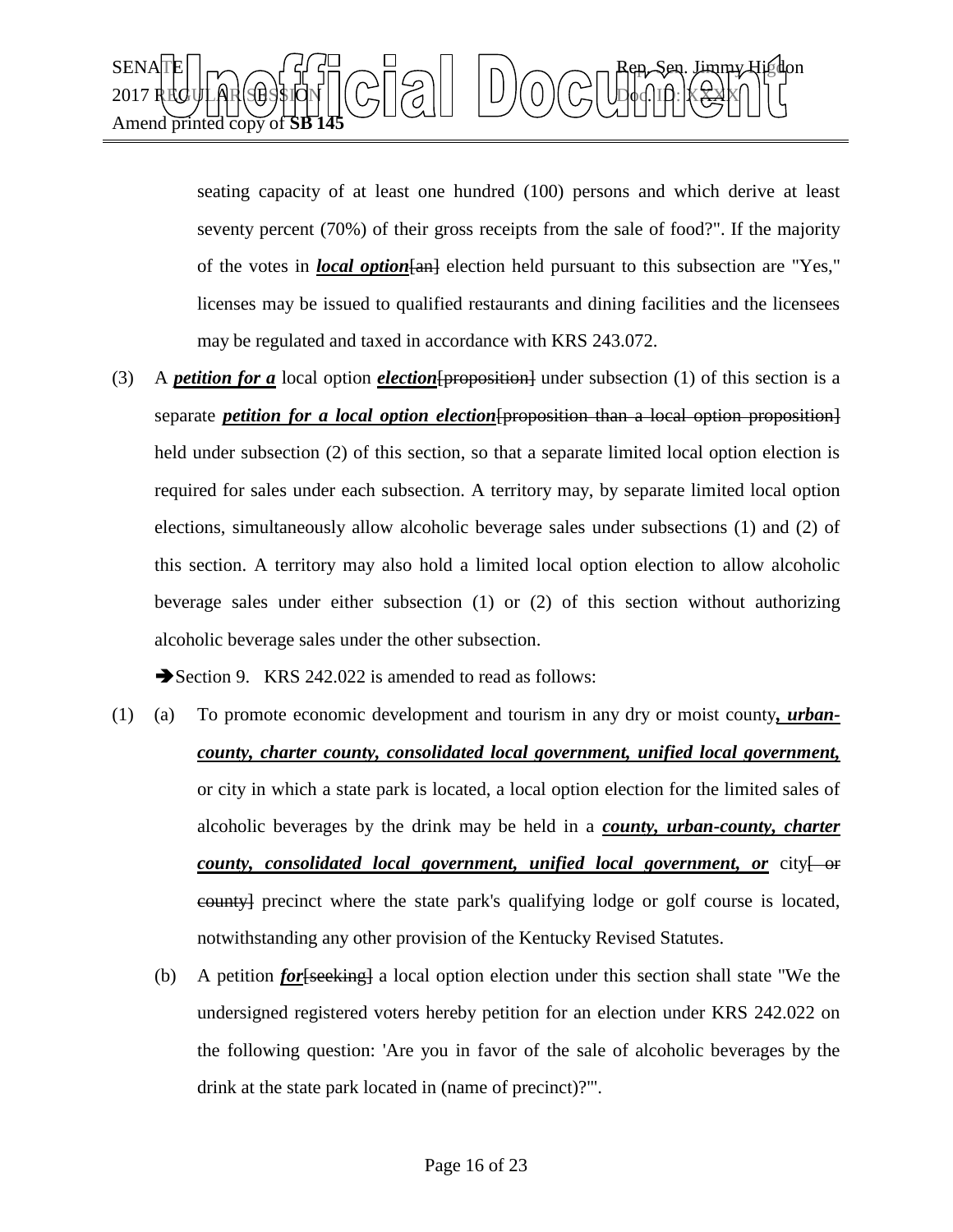

- (2) A local option election for the limited sale of alcoholic beverages by the drink held under subsection (1) of this section shall be conducted in the same manner as specified in KRS 242.020*,*[;] 242.030*,*[(1), (2), and (5);] 242.040*,*[;] and 242.060 to 242.120. The form *for the local option question* [of the proposition] to be voted upon shall be "Are you in favor of the sale of alcoholic beverages by the drink at the state park located in the (name of precinct)?".
- (3) When a majority of the votes cast at *a local option*[an] election held under subsections (1) and (2) of this section are in favor of establishing moist territory, the entire state park shall become moist in the manner specified in KRS 242.200.

Section 10. KRS 242.125 is amended to read as follows:

- (1) A city shall not be deemed to be the "same territory" as that of a county within the meaning of KRS  $242.030(3)(5)$ }. A city shall have the right to determine its wet or dry status separate from a county's wet or dry status.
- (2) A dry or moist city may hold a local option election to take the sense of the city residents for establishing the city as a wet territory. If the majority of the votes are in favor of establishing the city as a wet territory, the whole city shall become wet territory by application of KRS 242.200.
- (3) Once a city votes under this section to become wet territory separate from the county, a countywide local option election establishing the county as dry or moist territory shall not cause the city to become dry or moist territory.
- (4) A wet city may hold a local option election to take the sense of the city residents for establishing the city as a dry or moist territory. If the majority of the votes are in favor of establishing the city as a dry or moist territory, the whole city shall become dry or moist territory by application of KRS 242.190.
- (5) If a city votes to become wet territory, a precinct of the city may hold a later election in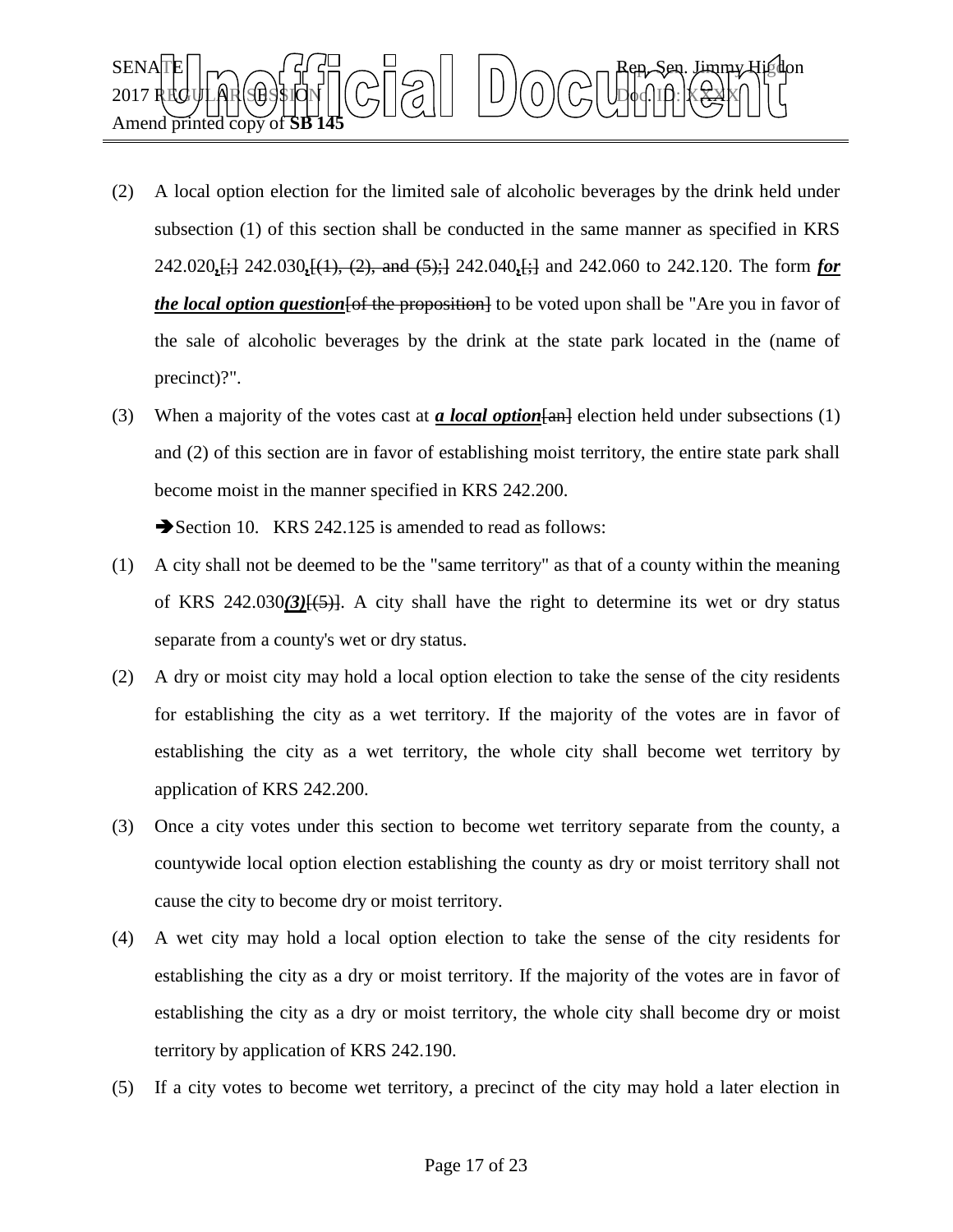

conformity with this chapter to take the sense of the city precinct residents for establishing the city precinct as a dry or moist territory. If the majority of the votes are in favor of establishing the city precinct as a dry or moist territory, the city precinct shall become dry or moist territory by application of KRS 242.190.

- (6) If a city precinct becomes dry or moist territory separate from a wet city, the city precinct may hold a later election in conformity with this chapter, to take the sense of the city precinct residents for reestablishing the city precinct as a wet territory. If the majority of the votes are in favor of reestablishing the city precinct as a wet territory, the city precinct shall become wet territory by application of KRS 242.200.
- (7) A dry or moist county containing a wet city may hold a local option election to take the sense of the county residents for establishing the county as a wet territory. If the majority of the votes are in favor of establishing the county as a wet territory, the whole county shall become wet territory by application of KRS 242.200.
- (8) A wet county containing a wet city by separate city election under this section may hold a local option election to take the sense of the county residents for establishing the county as a dry or moist territory. If the majority of the votes are in favor of establishing the county as a dry or moist territory, the county territory outside the wet city limits shall become dry or moist territory by application of KRS 242.190.
- (9) Residents of any city, including a separately wet city, are residents of the county, and shall therefore be permitted to sign any petitions for, and vote in, county local option elections under this section.
- (10) A petition seeking a local option election under this section shall state "We the undersigned registered voters hereby petition for an election on the following question: 'Are you in favor of the sale of alcoholic beverages in (name of county, city, or precinct)?".
- (11) In any local option election under this section, the proposition to be voted upon shall state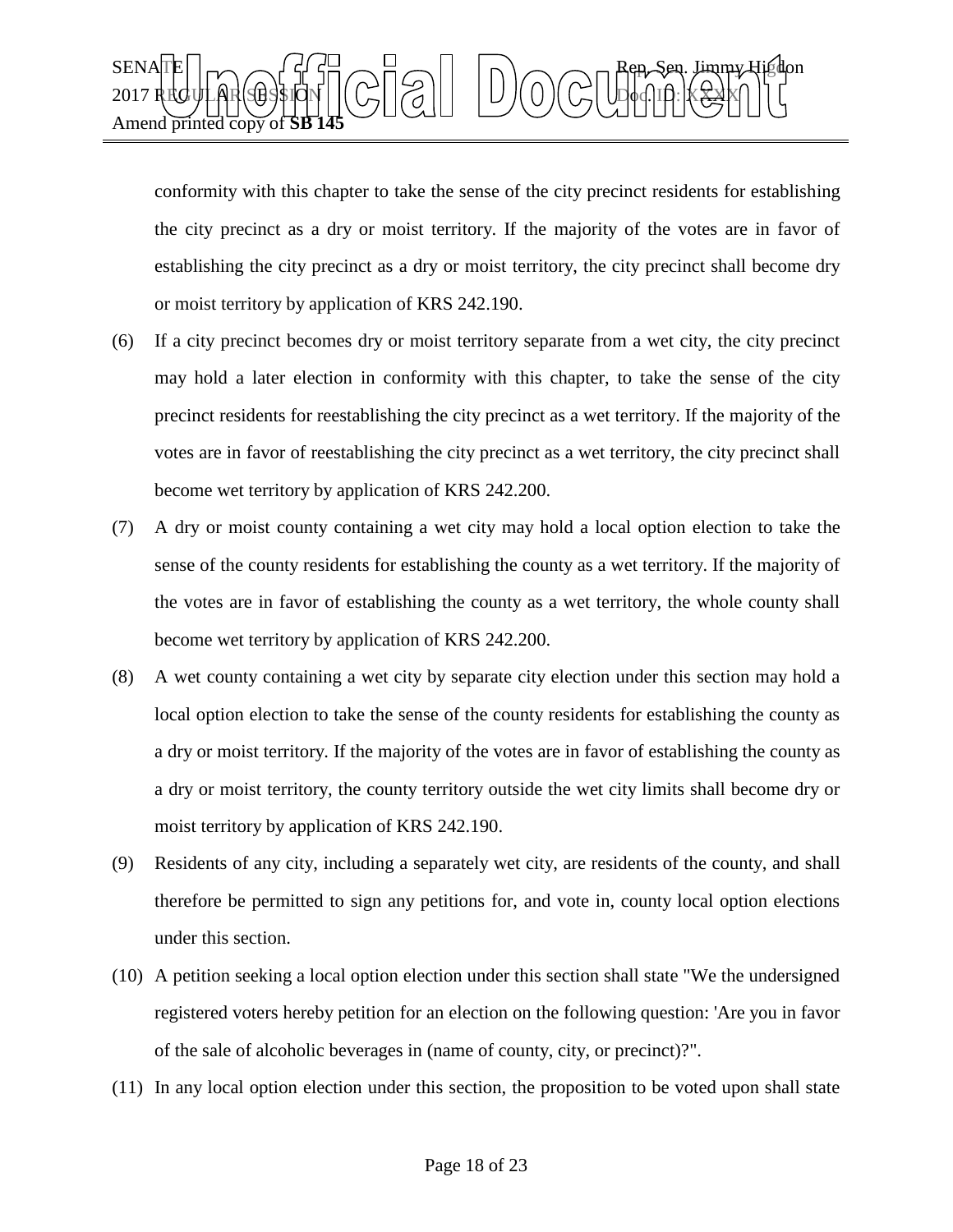

"Are you in favor of the sale of alcoholic beverages in (name of county, city, or city precinct)?".

(12) The status of any moist territory approving limited alcoholic beverage sales through a previous election held under KRS 242.123, 242.124, 242.1242, and 242.1244, or any other limited local option election, shall not be affected by any outcome of any election held under this section. A territory's moist status may only be changed by a local option election on the original same moist election proposition.

Section 11. KRS 242.1292 is amended to read as follows:

- (1) The provisions of this section shall be applicable only in any city with a population equal to or greater than twenty thousand (20,000) based upon the most recent federal decennial census notwithstanding any other provisions of this chapter relating to the wet or moist status in any county, city, or territory which may be to the contrary.
- (2) In any city meeting the population requirements of subsection (1) of this section that is dry or moist in all or part of the city, and upon a determination that an economic hardship exists in one (1) or more of the voting precincts of the city in the manner prescribed in subsection (11) of this section, the governing body of the city shall by ordinance designate the precinct or precincts as a limited sale precinct or precincts and shall provide for an election to be held in the precinct or precincts to take the sense of the people of each precinct as to making that precinct wet territory. A petition seeking a local option election under this section shall state "We the undersigned registered voters hereby petition for an election on the following question: 'Are you in favor of the sale of alcoholic beverages in (official name of precinct)?'".
- (3) The election shall be held in the precinct or precincts in the manner prescribed in this chapter. The election shall not be deemed to be an election in the "same territory" within the meaning of subsection  $(3)$ [ $(5)$ ] of KRS 242.030.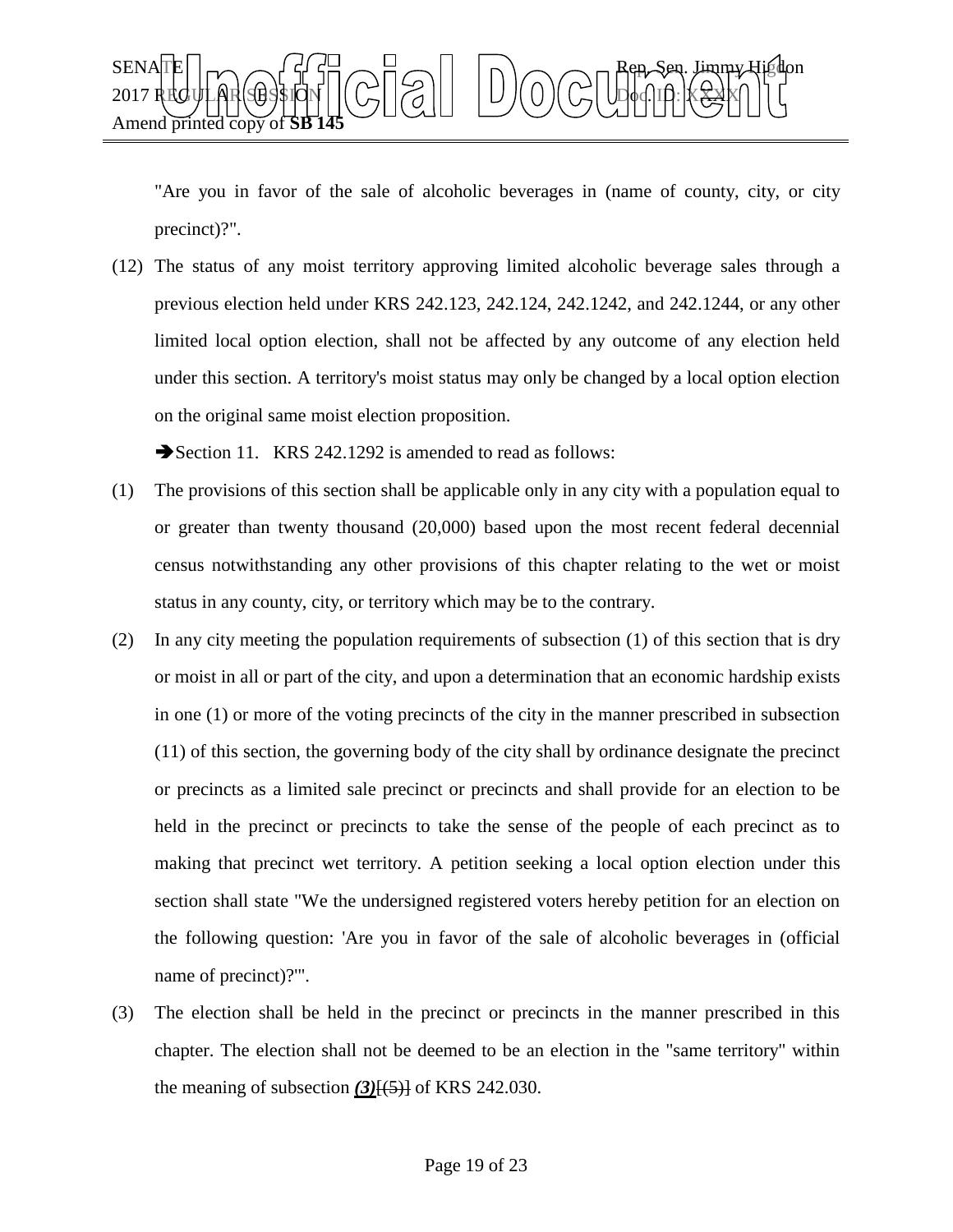

- (4) The question shall be presented to the voters in conformance with the requirements of KRS 242.050 except that the form of the proposition shall be, "Are you in favor of the sale of alcoholic beverages in (official name and designation of precinct)?".
- (5) If a majority of the votes cast in any limited sale precinct in which an election is held under this section are in favor of the sale of alcoholic beverages in that precinct, the governing body of the city shall by ordinance create or provide for the office of city alcoholic beverage control administrator.
- (6) The governing body of the city shall adopt the comprehensive regulatory ordinance covering the licensing and operation of establishments for the sale of alcoholic beverages, including, but not limited to, distilled spirits and malt beverages, within a limited sale precinct as set forth in this section. In relation to the ordinances established by a city meeting the population requirements of subsection (1) of this section under this subsection and subsection (7) of this section, review by the board, if any, shall be limited to a determination that the ordinances do not exceed the limits established for sale by statute, or administrative regulations promulgated by the board under those statutes. In its discretion the governing body shall provide without review by the board that:
	- (a) Only three (3) licenses permitting the package sale at retail of alcoholic beverages shall be granted within the territorial limits of any limited sale precinct.
	- (b) Only four (4) licenses to sell alcoholic beverages by the drink for consumption on the premises by the general public shall be granted in any one (1) limited sale precinct. One (1) license in each limited sale precinct may be reserved for any newly established hotel, motel, or inn containing not less than fifty (50) sleeping units and having dining facilities for not less than one hundred (100) persons. The remaining three (3) licenses may be granted to a hotel, motel, or inn meeting the aforestated requirements or to bona fide restaurants open to the general public having dining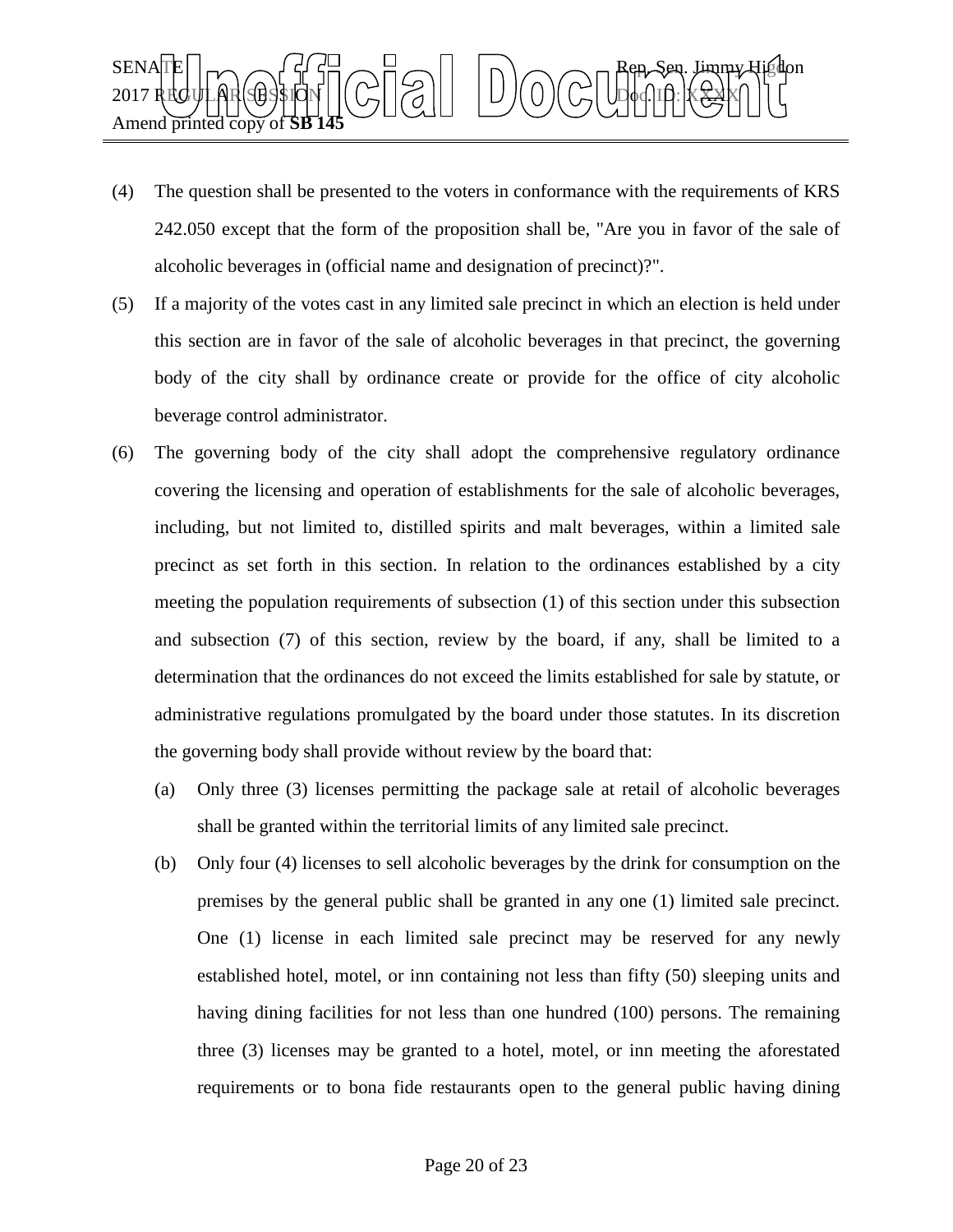

facilities for not less than one hundred (100) persons. Additional licenses to sell alcoholic beverages by the drink for consumption on the premises may be granted to social membership clubs established and maintained for the benefit of members of bona fide fraternal or veterans organizations.

- (7) The governing body of the city may also incorporate in the regulatory ordinance any other reasonable rules and regulations as it deems, necessary or desirable for the proper administration and enforcement of this section, for the maintenance of public order in a limited sale precinct, and for the issuance of any licenses permitted by KRS 243.070.
- (8) Notwithstanding any limitations imposed on the city's taxing or licensing power by KRS 243.070, once any limited sale precinct has been established as wet territory, the governing body of the city may impose a regulatory license fee upon the gross receipts of each establishment located therein and licensed to sell alcoholic beverages. The regulatory license fee may be levied at the beginning of each city budget period at the percentage rate as shall be reasonably estimated to fully reimburse the city for the estimated costs of any additional policing, regulatory, or administrative expenses related to the sale of alcoholic beverages in the city. The regulatory license fee shall be in addition to any other taxes, fees, or licenses permitted by law, but a credit against the fee shall be allowed in an amount equal to any licenses or fees imposed by the city pursuant to KRS 243.070.
- (9) Subject to the limitation imposed by subsection (3) of this section, no provision contained in this section providing for the establishment of a limited sale precinct shall preclude or abridge the right of the constitutionally qualified voters of the precinct to petition for a subsequent election on the same question.
- (10) If an election is held pursuant to other provisions of KRS Chapter 242 in the city or the county in which a limited sale precinct is located for the purpose of taking the sense of the voters upon the question of the entire city or the entire county becoming dry, wet, or moist,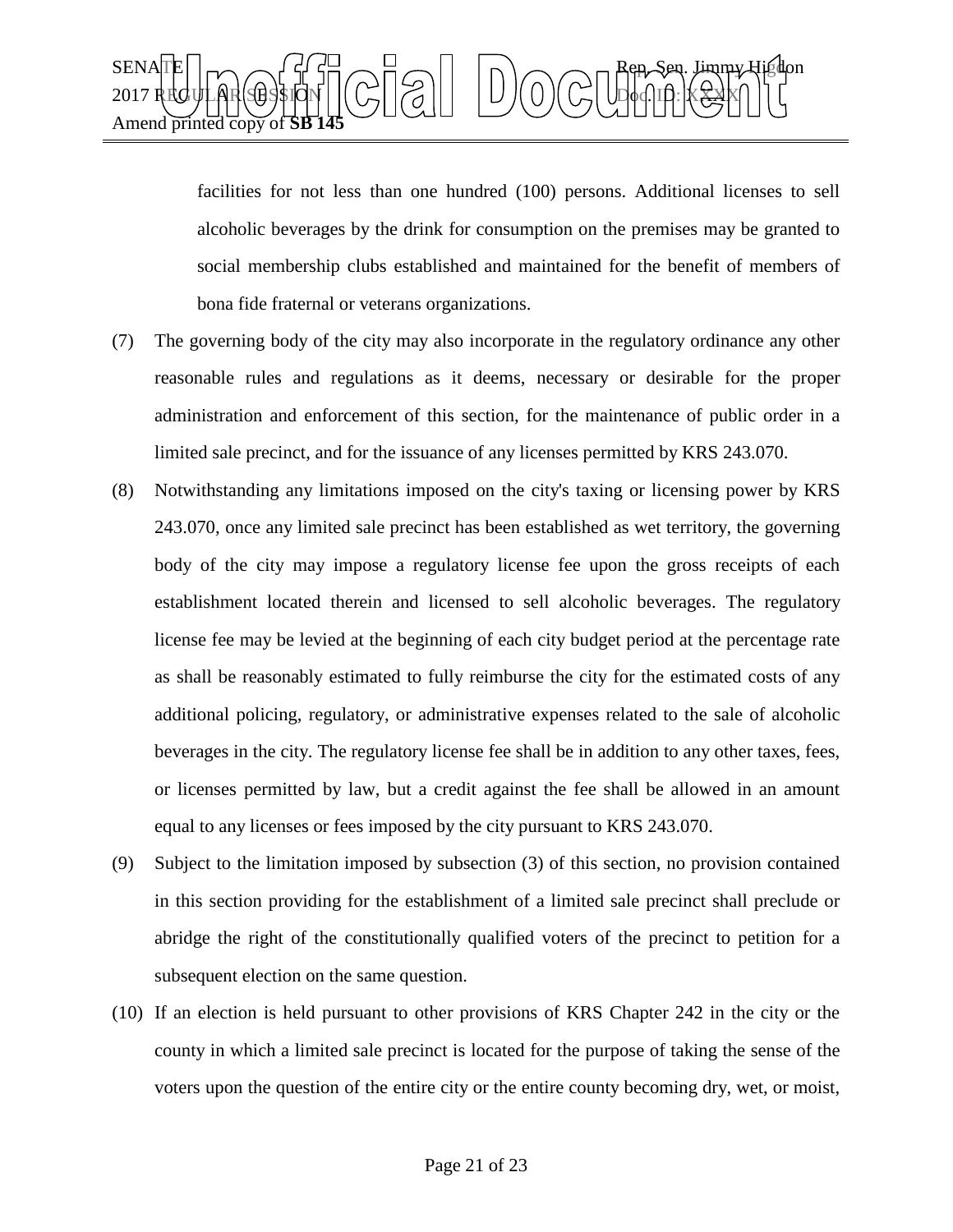

the status of that question in a limited sale precinct shall be determined in the following manner:

- (a) The status of a limited sale precinct shall not be affected by any election for the entire city or the entire county if the limited sale precinct was established less than five (5) years prior to the date of the proposed election for the entire city or the entire county and if so the voters of any limited sale precinct shall not vote in the election.
- (b) If the limited sale precinct was established more than five (5) years prior to the date of the proposed election for the entire city or the entire county, the voters within each limited sale precinct shall be presented with the question, "Are you in favor of continuing the sale of alcoholic beverages in (official name and designation of precinct) as a limited sale precinct?". No other question shall be presented to the voters of any limited sale precinct.
- (c) The votes of each limited sale precinct shall be counted separately, and, if a majority of the votes cast in the limited sale precinct are in favor of continuing the sale of alcoholic beverages therein as a limited sale precinct, then the status shall continue within the precinct, except that if the city or the county in which the limited sale precinct is located votes wet in the remainder of the city or the county, the limited sale precinct status of any precinct may be terminated by the governing body of the city or the county and thereafter the status of the precinct shall be the same as that in effect for the remainder of the city or the county.
- (11) Any precinct located entirely within any city meeting the population requirements of subsection (1) of this section that is dry in all or part of the city shall be designated as a limited sale precinct by the governing body of the city if:
	- (a) The governing body determines to its satisfaction that the general trade, business, and economy of one (1) or more of the precincts within the city is substantially, adversely